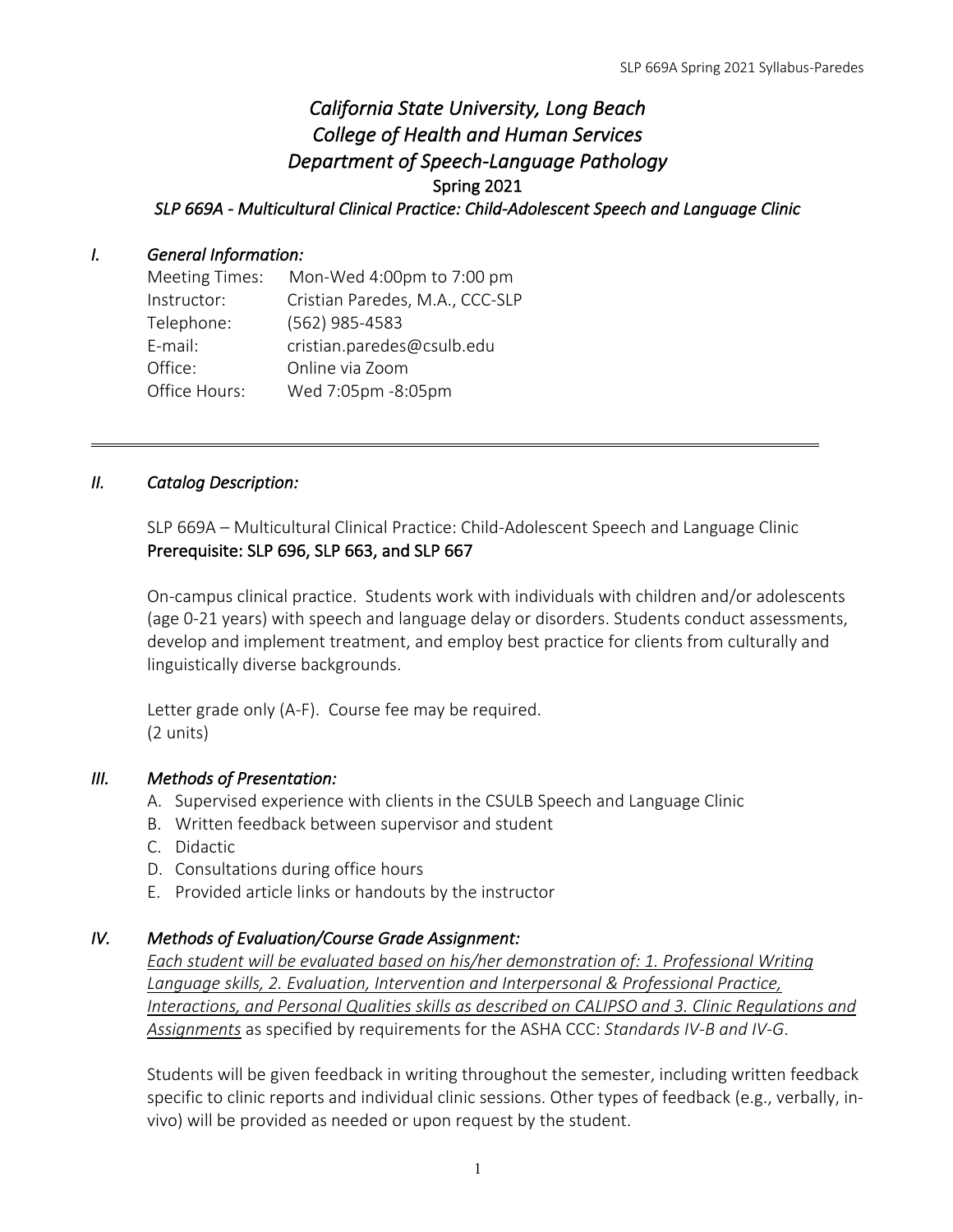In addition, each student's performance will be evaluated in more detail during a Mid-Term and Final Clinic Evaluation. The student's clinical competency level to date across each skill will be rated on a 4.0 scale. A cumulative average will be obtained. The ratings will be noted on CALIPSO.

The following is a description of the behavioral correlates as they apply to the 4.0 rating scale utilized during assessment. The ratings will be given based on four factors: accuracy, consistency, independence, and level of supervisory guidance.

### Independent:  $4.0 - 3.7$  points

Skill demonstration meets standards and student is independent in performance of a desired skill. Student demonstrates clear and consistent knowledge and demonstration of a desired skill. Minimal-to-no assistance from the instructor is required. Interactions with the instructor relative to this skill are collaborative only, without direct instructor assistance/guidance required.

### Adequate with Support:  $3.6 - 3.0$  points

Skill demonstration approaches standard and is adequate with instructor support. Student evidences knowledge of and *consistent* demonstration of a desired skills, but independence without instructor assistance/guidance is not evident. Intermittent assistance/guidance from the instructor is required.

### **Emerging:**  $2.9 - 2.0$  points

Skill development is emerging. Student evidences *some* knowledge of and *intermittent* ability to demonstrate a desired skill; however, consistent demonstration and clear knowledge is not evident. Additional instruction/guidance from the instructor is required. 1:1 demonstration from the instructor is not required.

#### Minimal  $1.9 - 1.5$  points

Skill development is minimal. Student attempts stated requirement(s), but student demonstrates minimal knowledge of –or- ability to demonstrate a desired skill. Student requires consistent instructor assistance/guidance AND 1:1 demonstration from the instructor in skill development; student successfully duplicates supervisor's demonstrated skills in clinical sessions.

#### Not Begun: 1.5 - 1 points

Skill development has not begun. Student attempts stated requirement(s), but student demonstrates significant gaps in knowledge of –or- significant difficulty demonstrating a needed skill. Student requires consistent instructor assistance/guidance AND 1:1 demonstration from the instructor in skill development; student does not duplicate supervisor's demonstrated skills in clinical sessions.

### Each student's final course grade will be based on the following 6 areas, with a total of 100% points possible: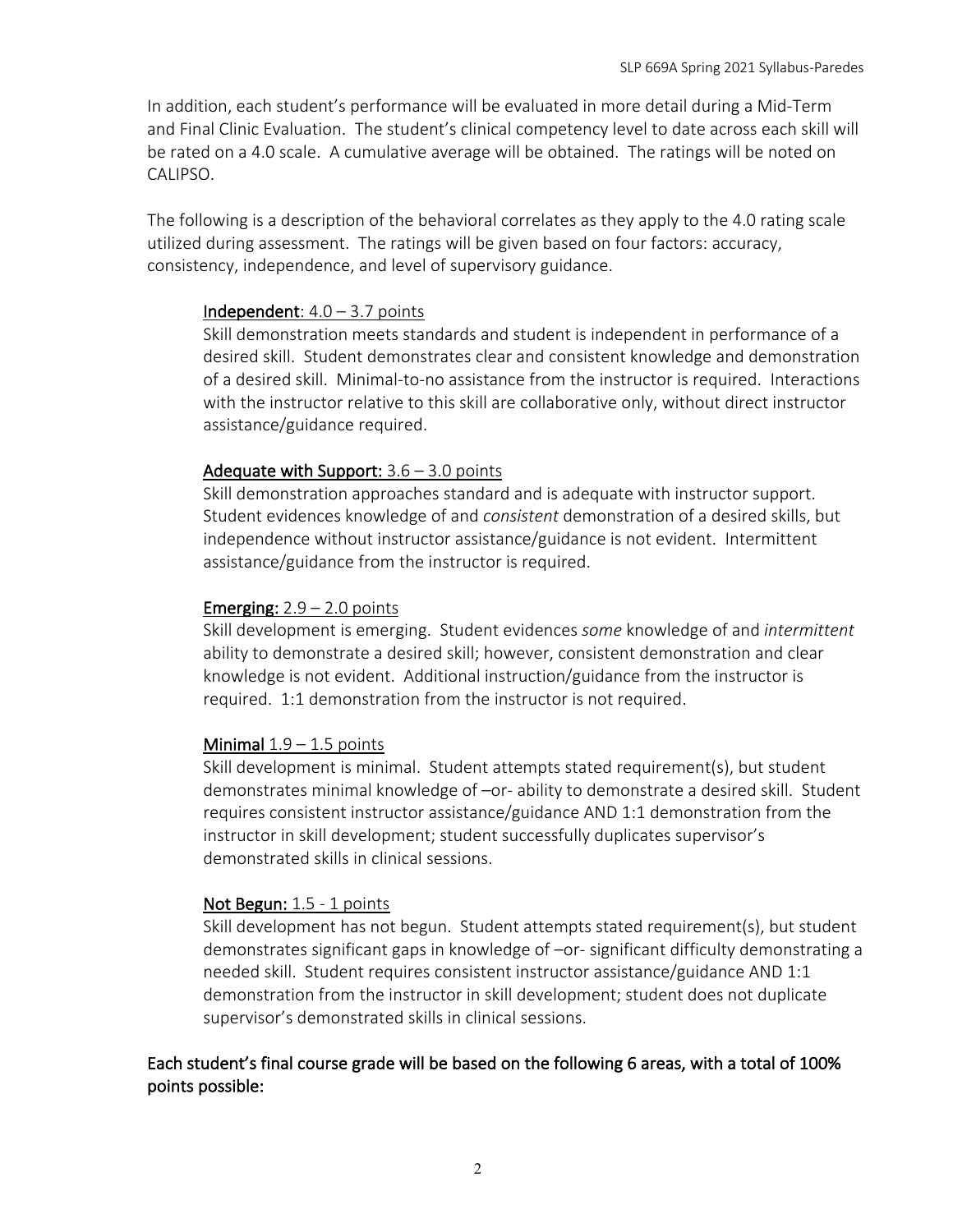| <b>Targeted Skill</b>       | <b>Assignment</b>                           | Weight |
|-----------------------------|---------------------------------------------|--------|
|                             | Assessment Reports (20%)                    | 40%    |
|                             | Therapy Plans (5%)                          |        |
| <b>Writing Skills</b>       | Progress Reports (10%)                      |        |
|                             | <b>SOAPRS (5%)</b>                          |        |
| <b>Evaluation Skills</b>    | CALIPSO sub score (10%)                     | 10%    |
| <b>Intervention Skills</b>  | CALIPSO sub score (25%)                     | 25%    |
| Professional Practice,      | CALIPSO sub score (10%)                     | 10%    |
| Interaction, and Personal   |                                             |        |
| <b>Qualities</b>            |                                             |        |
|                             | Sanitizing room and supplies                | 2.5%   |
|                             | Password protecting documents               |        |
|                             | <b>HIPAA (2.5%)</b>                         |        |
| <b>Clinical Regulations</b> |                                             |        |
|                             | Participation in didactic/office hours (5%) | 12.50% |
|                             | <b>Client Presentation (10%)-Changed to</b> |        |
|                             | <b>Assessment report 2 grading</b>          |        |
|                             | Assessment Report 2 (5%)                    |        |
| <b>Clinic Assignments</b>   | Progress Report 2 revisions (0.5%)          |        |

TOTAL 100%

Careful detail should be paid to both the form and content of all written material as these account for a large portion of your final grade. Examples of report format will be provided and discussed in class. Please take careful notes during these discussions and ask questions when you are unclear about written report format or content. Grades for SOAPRs will be given at the end of the semester. The grade will be assigned based on the student's responsiveness to comments and/or edits and the quality of clinical writing demonstrated throughout the entire semester. Refer to the rubrics for further detail.

Grades are assigned based on a straight point scale, given the following percentages:

 $A = 100 - 90%$  $B = 89.9 - 80%$  $C = 79.9 - 70%$  $D = 69.9 - 60%$  $F =$  below 59.9%

### *V. Expected Outcomes:*

This course is designed to provide instruction and supervised clinical experience in the evaluation and rehabilitation of individuals with speech, cognitive, or linguistic disorders. Clinical experience/instruction will encompass clinical assessment, therapy planning, goal setting, implementation of intervention goals, report writing, record keeping, maintenance of clinical records and client and family education.

### ASHA/CAA Student Learning Outcome Assessment Matrix

This course addresses the following ASHA/CAA competencies, measured using the assessments indicated below.

|--|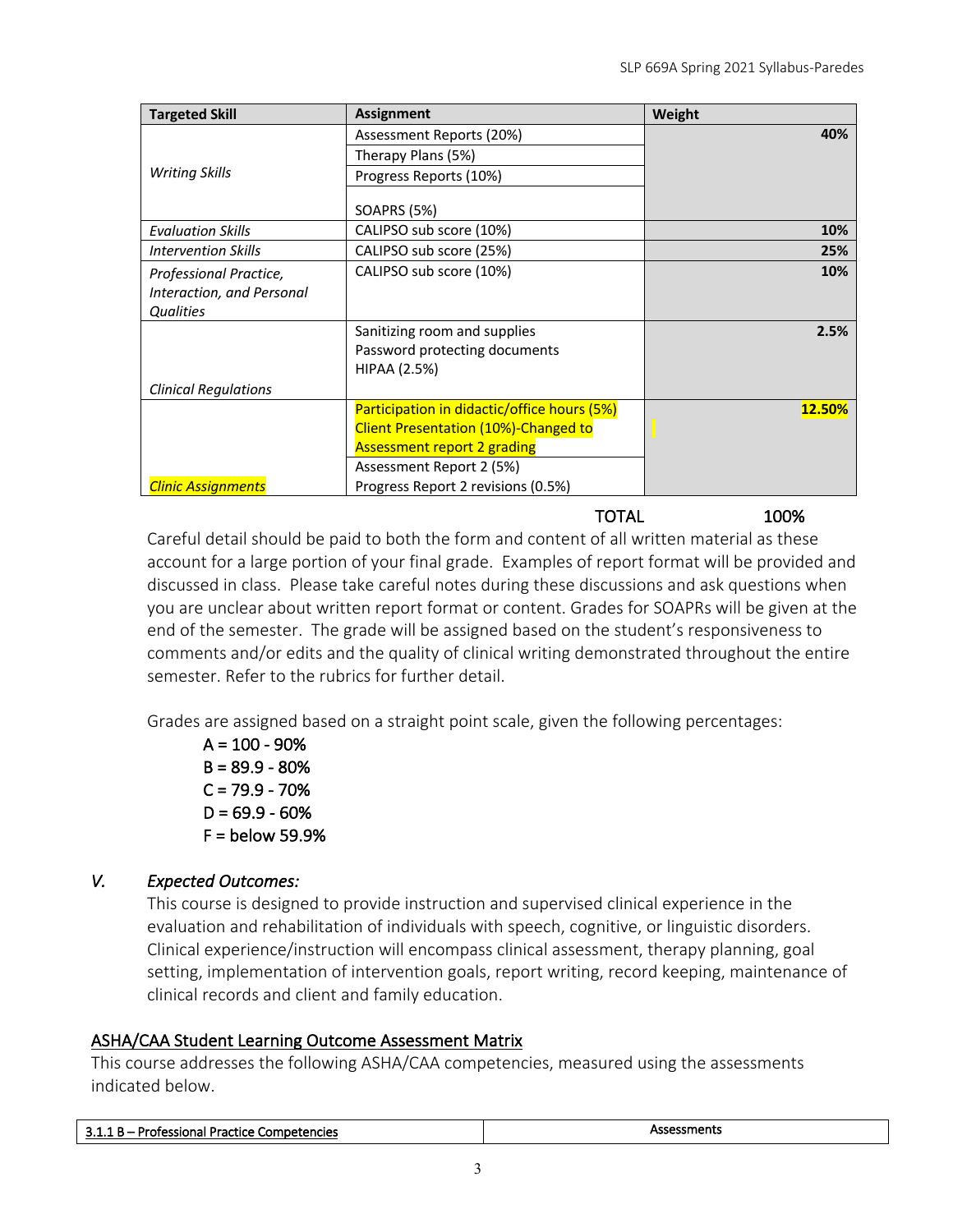| Accountability: The student will                                                                                            |                                                                                                                  | Assessment<br>Report | Treatment<br>Plan         | Progress<br>Report | SOAPRs/<br>Sessions        | Didactic<br>& Log        |
|-----------------------------------------------------------------------------------------------------------------------------|------------------------------------------------------------------------------------------------------------------|----------------------|---------------------------|--------------------|----------------------------|--------------------------|
| Practice in a manner that is consistent with the professional<br>code of ethics and the scope of practice documents for the |                                                                                                                  | $\pmb{\times}$       | $\pmb{\times}$            | X                  | $\times$                   | X                        |
| profession of speech-language pathology.<br>Α<br>Adhere to federal, state, and institutional regulations and                |                                                                                                                  | $\mathsf{x}$         | $\pmb{\times}$            | X                  | $\pmb{\times}$             | $\pmb{\times}$           |
|                                                                                                                             | policies that are related to services provided by speech-                                                        |                      |                           |                    |                            |                          |
| B                                                                                                                           | language pathologists.                                                                                           |                      |                           |                    |                            |                          |
| Evaluate the effects of his or her actions and makes changes<br>E<br>accordingly.                                           |                                                                                                                  |                      |                           | X                  | $\mathsf X$                | X                        |
| G                                                                                                                           | Describe how to work on interprofessional teams to maintain a<br>climate of mutual respect and shared values.    |                      |                           |                    | $\pmb{\times}$             | $\mathsf{X}$             |
|                                                                                                                             | Integrity: The student will                                                                                      | Assessment<br>Report | Treatment<br>Plan         | Progress<br>Report | SOAPRs/<br>Sessions        | <b>Didactic</b><br>& Log |
|                                                                                                                             | Use the highest level of clinical integrity with each individual                                                 | $\pmb{\times}$       | X                         | X                  | X                          | X                        |
|                                                                                                                             | served, family members, caregivers, other service providers,                                                     |                      |                           |                    |                            |                          |
| Α                                                                                                                           | students, other consumers, and payers; and<br>Use best professional practices related to maintenance of          | $\pmb{\times}$       | $\mathsf X$               | $\mathsf{X}$       | $\mathsf X$                | $\mathsf X$              |
|                                                                                                                             | confidentiality for all individuals in accordance with HIPAA and                                                 |                      |                           |                    |                            |                          |
| B                                                                                                                           | FERPA requirements.                                                                                              |                      |                           |                    |                            |                          |
|                                                                                                                             |                                                                                                                  | Assessment<br>Report | Treatment<br>Plan         | Progress<br>Report | SOAPRs/<br>Sessions        | Didactic<br>& Log        |
|                                                                                                                             | Effective Communication Skills: The student will<br>Use all forms of expressive communication-including written, | $\mathsf{x}$         | $\mathsf{x}$              | X                  | $\mathsf{X}$               |                          |
|                                                                                                                             | spoken, and nonverbal communication-with individuals                                                             |                      |                           |                    |                            |                          |
|                                                                                                                             | served, family members, caregivers, and any others involved in                                                   |                      |                           |                    |                            |                          |
|                                                                                                                             | the interaction to ensure the highest quality of care that is                                                    |                      |                           |                    |                            |                          |
| Α                                                                                                                           | delivered in a culturally competent manner.                                                                      |                      |                           |                    |                            |                          |
| Communicate-with patients, families, communities, and<br>interprofessional team colleagues and other professionals          |                                                                                                                  |                      |                           |                    | $\pmb{\times}$             | X                        |
| caring for individuals in a responsive and responsible manner                                                               |                                                                                                                  |                      |                           |                    |                            |                          |
| B                                                                                                                           | that supports a team approach to maximize care outcomes.                                                         |                      |                           |                    |                            |                          |
|                                                                                                                             |                                                                                                                  | Assessment           | Treatment                 | Progress           | SOAPRs/                    | Didactic                 |
|                                                                                                                             | Clinical Reasoning: The student will                                                                             | Report               | Plan                      | Report             | <b>Sessions</b>            | & Log                    |
| Α                                                                                                                           | Use valid scientific and clinical evidence in decision-making<br>regarding assessment and intervention.          | $\mathsf{x}$         | $\mathsf{x}$              |                    | $\pmb{\times}$             | X                        |
| Apply current knowledge, theory, and sound professional                                                                     |                                                                                                                  |                      | $\boldsymbol{\mathsf{X}}$ |                    | X                          | X                        |
|                                                                                                                             | judgment in approaches to intervention and management of                                                         |                      |                           |                    |                            |                          |
| B                                                                                                                           | individuals served.<br>Use clinical judgment and self-reflection to enhance clinical                             |                      |                           |                    | $\pmb{\times}$             | X                        |
| С<br>reasoning.                                                                                                             |                                                                                                                  |                      |                           |                    |                            |                          |
| Evidence-Based Practice: The student will                                                                                   |                                                                                                                  | Assessment<br>Report | Treatment<br>Plan         | Progress<br>Report | SOAPRs/<br><b>Sessions</b> | <b>Didactic</b><br>& Log |
|                                                                                                                             | Access sources of information to support clinical decisions                                                      |                      |                           |                    | $\times$                   | X                        |
| Α                                                                                                                           | regarding assessment and intervention/management,                                                                |                      |                           |                    |                            |                          |
|                                                                                                                             |                                                                                                                  |                      | $\boldsymbol{\mathsf{X}}$ |                    | $\pmb{\times}$             | X                        |
| Critically evaluate information sources and applies that<br>information to appropriate population<br>Β                      |                                                                                                                  |                      |                           |                    |                            |                          |
| Integrate evidence in provision of speech-language pathology<br>C<br>services.                                              |                                                                                                                  |                      | $\pmb{\times}$            |                    | $\pmb{\times}$             | X                        |
|                                                                                                                             |                                                                                                                  | Assessment           | Treatment                 | Progress           | SOAPRs/                    | <b>Didactic</b>          |
| Concern for Individuals Served: The student will                                                                            |                                                                                                                  | Report               | Plan                      | Report             | Sessions                   | & Log                    |
| Show evidence of care, compassion, and appropriate empathy                                                                  |                                                                                                                  |                      |                           |                    | $\pmb{\times}$             |                          |
| during interactions with each individual served, family                                                                     |                                                                                                                  |                      |                           |                    |                            |                          |
| Α                                                                                                                           | members, caregivers, and any others involved in care; and                                                        |                      | X                         | X                  | X                          |                          |
| Encourage active involvement of the individual served in his or<br>B<br>her own care.                                       |                                                                                                                  |                      |                           |                    |                            |                          |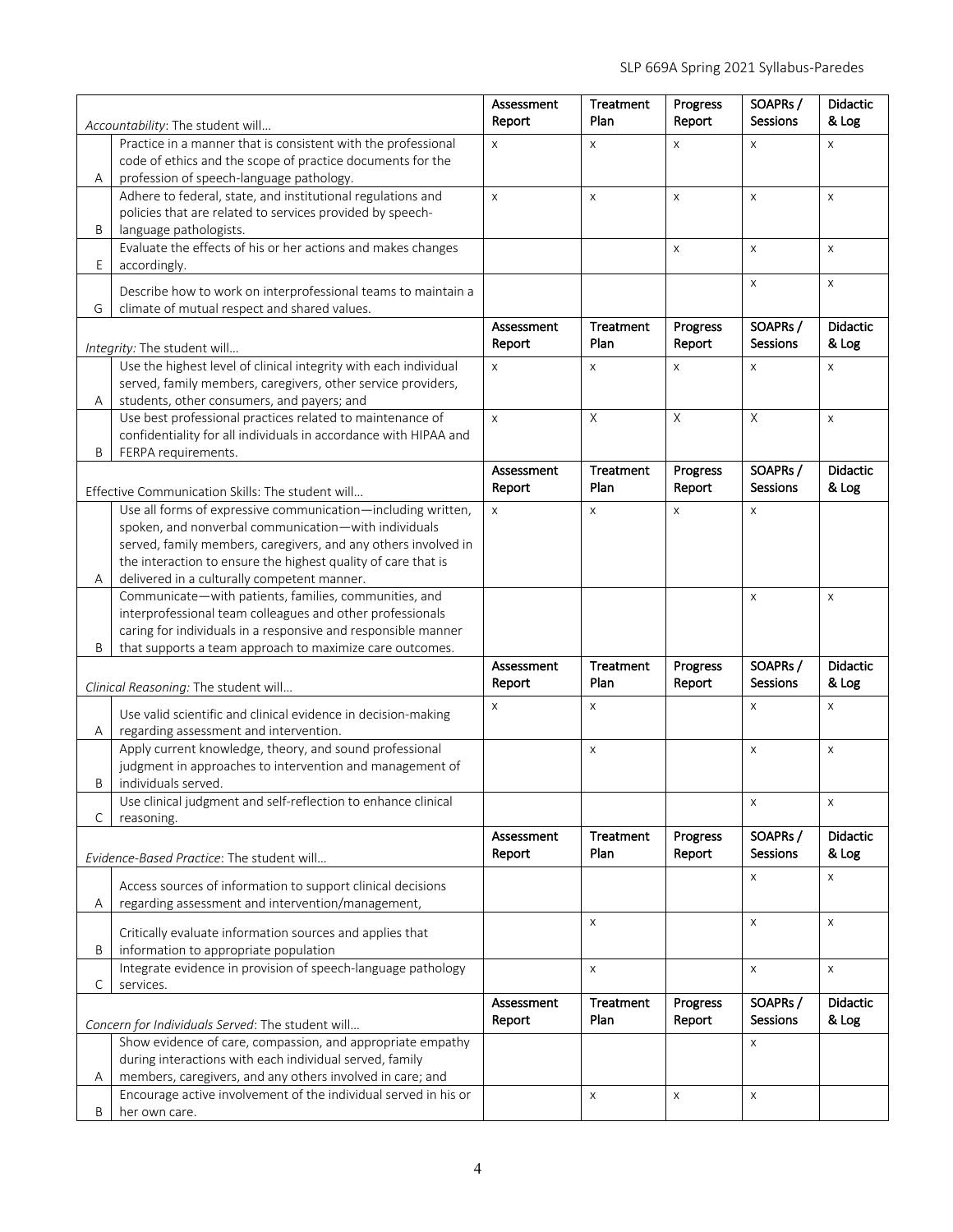|                                                                        |                                                                                                                                 | Assessment<br>Report | Treatment<br>Plan | Progress<br>Report | SOAPRs/<br>Sessions | Didactic<br>& Log |
|------------------------------------------------------------------------|---------------------------------------------------------------------------------------------------------------------------------|----------------------|-------------------|--------------------|---------------------|-------------------|
| Cultural Competence: The student will                                  |                                                                                                                                 |                      |                   |                    |                     |                   |
| Evaluate the impact of his or her own set of cultural and              |                                                                                                                                 |                      |                   |                    |                     | X                 |
|                                                                        | linguistic variables on delivery of effective care. These include,<br>but are not limited to, variables such as age, ethnicity, |                      |                   |                    |                     |                   |
|                                                                        | linguistic background, national origin, race, religion, gender,                                                                 |                      |                   |                    |                     |                   |
| Α                                                                      | and sexual orientation.                                                                                                         |                      |                   |                    |                     |                   |
| Identify the impact of the cultural and linguistic variables of        |                                                                                                                                 | $\pmb{\times}$       | $\pmb{\times}$    |                    |                     | X                 |
|                                                                        | the individuals served on delivery of care. These include but                                                                   |                      |                   |                    |                     |                   |
|                                                                        | are not limited to variables such as age, ethnicity, linguistic                                                                 |                      |                   |                    |                     |                   |
|                                                                        | background, national origin, race, religion, gender, and sexual                                                                 |                      |                   |                    |                     |                   |
| B                                                                      | orientation.                                                                                                                    |                      |                   |                    |                     |                   |
|                                                                        | Analyze the interaction of cultural and linguistic variables                                                                    | $\pmb{\times}$       |                   |                    | X                   | X                 |
|                                                                        | between the caregivers and the individuals served in order to                                                                   |                      |                   |                    |                     |                   |
| $\mathsf{C}$                                                           | maximize service delivery.                                                                                                      |                      |                   |                    |                     |                   |
|                                                                        | Identify the characteristics of the individuals served (e.g., age,                                                              | X                    |                   |                    | $\pmb{\times}$      | $\pmb{\times}$    |
|                                                                        | demographics, cultural and linguistic diversity, educational                                                                    |                      |                   |                    |                     |                   |
|                                                                        | history and status, medical history and status, cognitive status,                                                               |                      |                   |                    |                     |                   |
| D                                                                      | and physical and sensory abilities) and how these<br>characteristics relate to clinical services.                               |                      |                   |                    |                     |                   |
|                                                                        |                                                                                                                                 | Assessment           | <b>Treatment</b>  | Progress           | SOAPRs/             | <b>Didactic</b>   |
|                                                                        |                                                                                                                                 | Report               | Plan              | Report             | <b>Sessions</b>     | & Log             |
|                                                                        | Professional Duty: The student will<br>Engage in self-assessment to improve his or her effectiveness                            |                      |                   |                    | $\times$            | X                 |
| A                                                                      | in the delivery of services.                                                                                                    |                      |                   |                    |                     |                   |
|                                                                        | Discuss the role of clinical teaching and clinical modeling as                                                                  |                      |                   |                    | $\times$            | $\times$          |
|                                                                        | well as supervision of students and other support personnel.                                                                    |                      |                   |                    |                     |                   |
| $\mathsf{C}$                                                           |                                                                                                                                 |                      |                   |                    |                     |                   |
|                                                                        | Summarize the roles and importance of interdisciplinary/<br>interprofessional assessment and intervention and be able to        |                      |                   |                    | $\pmb{\times}$      | X                 |
|                                                                        | interact and coordinate care effectively with other disciplines                                                                 |                      |                   |                    |                     |                   |
| D                                                                      | and community resources.                                                                                                        |                      |                   |                    |                     |                   |
|                                                                        | Restate and practice the principles of universal precautions to                                                                 |                      |                   |                    | $\times$            | X                 |
| prevent the spread of infectious and contagious diseases.<br>E         |                                                                                                                                 |                      |                   |                    |                     |                   |
| Identify and use the knowledge of one's own role and those of          |                                                                                                                                 |                      |                   |                    |                     |                   |
| other professions to appropriately assess and address the              |                                                                                                                                 | X                    | X                 |                    | $\pmb{\times}$      | X                 |
| F<br>needs of the individuals and populations served.                  |                                                                                                                                 |                      |                   |                    |                     |                   |
|                                                                        |                                                                                                                                 | Assessment           | Treatment         | Progress           | SOAPRs/             | <b>Didactic</b>   |
|                                                                        | Collaborative Practice: The student will                                                                                        | Report               | Plan              | Report             | <b>Sessions</b>     | & Log             |
|                                                                        | Apply values and principles of interprofessional team                                                                           |                      |                   |                    | Χ                   | X                 |
| A<br>dynamics.                                                         |                                                                                                                                 |                      |                   |                    |                     |                   |
|                                                                        | perform effectively in different interprofessional team roles to                                                                |                      |                   |                    | X                   | X                 |
|                                                                        | plan and deliver care centered on the individual served that is                                                                 |                      |                   |                    |                     |                   |
| safe, timely, efficient, effective, and equitable.<br>B                |                                                                                                                                 |                      |                   |                    |                     |                   |
| 3.1.3 B Identification and Prevention of Speech, Language, and         |                                                                                                                                 | Assessment           | Treatment         | Progress           | SOAPRs/             | <b>Didactic</b>   |
| <b>Swallowing Disorders and Differences</b>                            |                                                                                                                                 | Report               | Plan              | Report             | Sessions            | & Log             |
| Design, implement, and self-evaluate identification and                |                                                                                                                                 | $\mathsf{x}$         |                   | X                  |                     | X                 |
| prevention of communication and swallowing differences with            |                                                                                                                                 |                      |                   |                    |                     |                   |
| individuals across the lifespan.<br>Α                                  |                                                                                                                                 |                      |                   |                    |                     |                   |
| 3.1.4 B Evaluation of Speech, Language, and Swallowing Disorders       |                                                                                                                                 | Assessment           | Treatment         | Progress           | SOAPRs/             | <b>Didactic</b>   |
| and Differences<br>Design, implement, and self-evaluate assessment for |                                                                                                                                 | Report               | Plan              | Report             | Sessions            | & Log             |
| communication and swallowing differences with individuals              |                                                                                                                                 | $\pmb{\times}$       |                   | X                  |                     | X                 |
| across the lifespan<br>Α                                               |                                                                                                                                 |                      |                   |                    |                     |                   |
| 3.1.5 B Intervention to Minimize the Effects of Changes in the         |                                                                                                                                 | Assessment           | Treatment         | Progress           | SOAPRs/             | <b>Didactic</b>   |
| Speech, Language, and Swallowing Mechanisms                            |                                                                                                                                 | Report               | Plan              | Report             | Sessions            | & Log             |
| Design, implement, and self-evaluate intervention for                  |                                                                                                                                 |                      | $\pmb{\times}$    |                    | $\mathsf{X}$        | X                 |
|                                                                        | communication and swallowing differences with individuals                                                                       |                      |                   |                    |                     |                   |
| Α                                                                      | across the lifespan                                                                                                             |                      |                   |                    |                     |                   |
|                                                                        | 3.1.6 B General Knowledge and Skills Applicable to Professional                                                                 | Assessment           | Treatment         | Progress           | SOAPRs/             | <b>Didactic</b>   |
| Practice                                                               |                                                                                                                                 | Report               | Plan              | Report             | Sessions            | & Log             |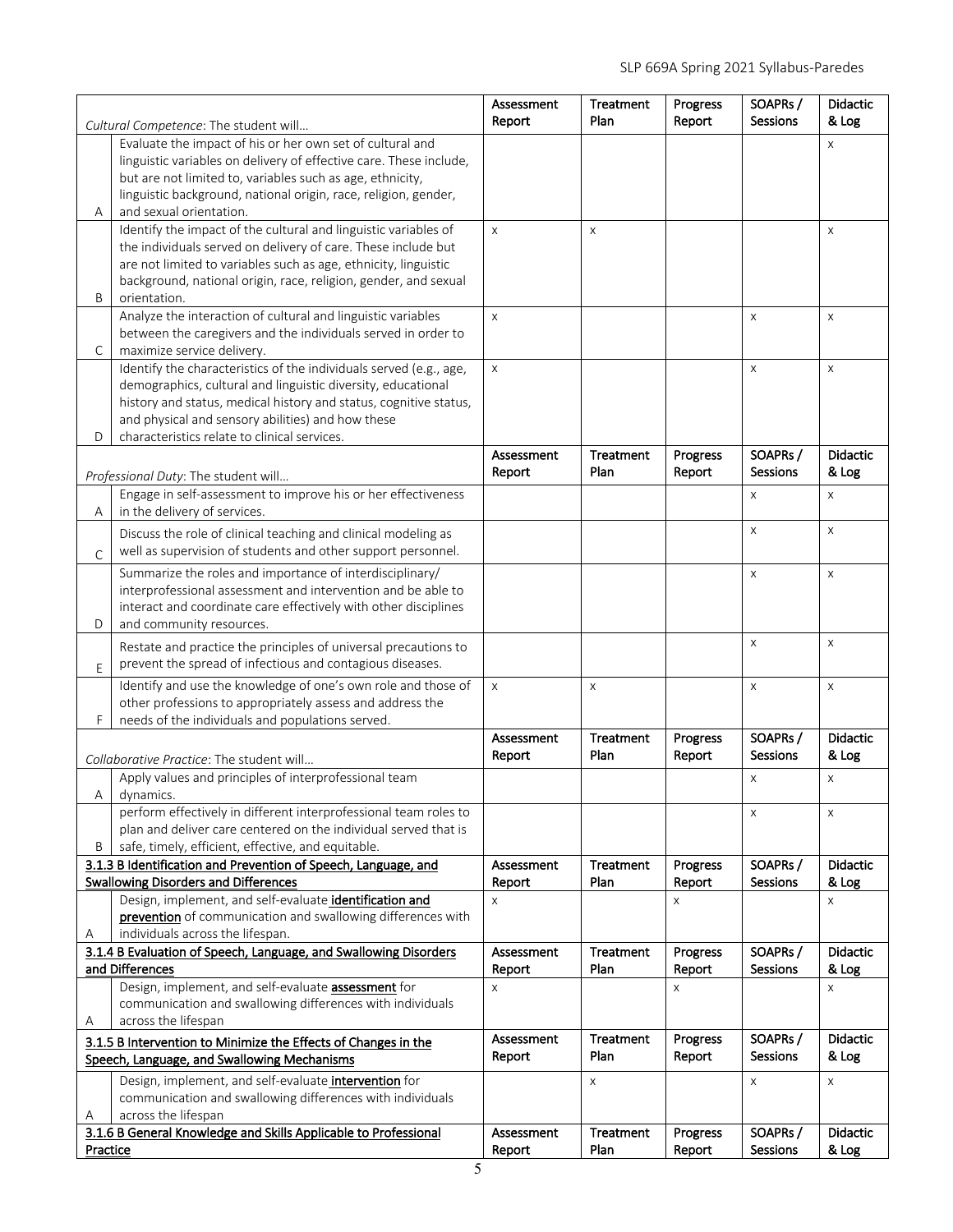| Demonstrate <b>ethical conduct</b> in the provision of clinical<br>services for communication and swallowing differences with |  |  |  |  |
|-------------------------------------------------------------------------------------------------------------------------------|--|--|--|--|
| individuals across the lifespan                                                                                               |  |  |  |  |
| Demonstrate professionalism and professional behavior in the                                                                  |  |  |  |  |
| provision of clinical services for communication and                                                                          |  |  |  |  |
| swallowing differences, including counseling and collaboration                                                                |  |  |  |  |

### *VI. Course Policies/Requirements:*

#### Clinic Regulations

*Students are responsible for reading the Clinic Handbook and adhering to all University and Departmental Clinic Instructions/Protocols.* This includes but is not limited to obtaining a signed video or research release, generating and maintaining client files throughout the course of the semester and maintaining client confidentiality.

### *Clinic Work Hours*

Each clinician has been assigned a work hour that is scheduled during clinic. Clinicians are expected to remain in the Speech-Language Clinic during this time. The clinician should use this time for the following tasks:

- 1. Sanitizing clinic materials
- 2. Neatly re-shelving borrowed items in the assessment room or file room
- 3. Writing SOAPRs for the session that just ended
- 4. Communicating with the supervisor regarding the client's progress
- 5. Organizing and cleaning the assessment room or file room

#### *Parking*

Parking rules change each semester, so check our clinic website for up-to-date information regarding parking procedures. Parking codes will be given directly to the clients. Clients will be expected to enter their license plate number, parking code, and payment at the parking dispenser. Any clients who do not pay at the parking dispenser will receive a citation. Emphasize to the clients that change is not provided for cash payments at the parking dispenser.

Be prepared to meet your clients at the parking lot for the first 2-3 sessions to assist them with purchasing parking permits. Clinicians should be aware of the procedures in case clients have questions regarding parking.

If the parking dispenser is broken, the client must provide the clinic assistants, the clinic supervisor, or the clinician with the license plate and description of the vehicle immediately. The information will be sent to the parking office to prevent issuance of a citation.

#### *Universal Precautions & Sterilization Policies*

Clinicians must use universal precautions appropriate for an outpatient clinical setting:

- 1. Washing your hands before and after each clinical session
- 2. Wearing gloves while completing procedures such as oral-peripheral exams
- 3. Disinfecting all clinic materials (e.g., table tops, chair arms, toys, etc.) after each client.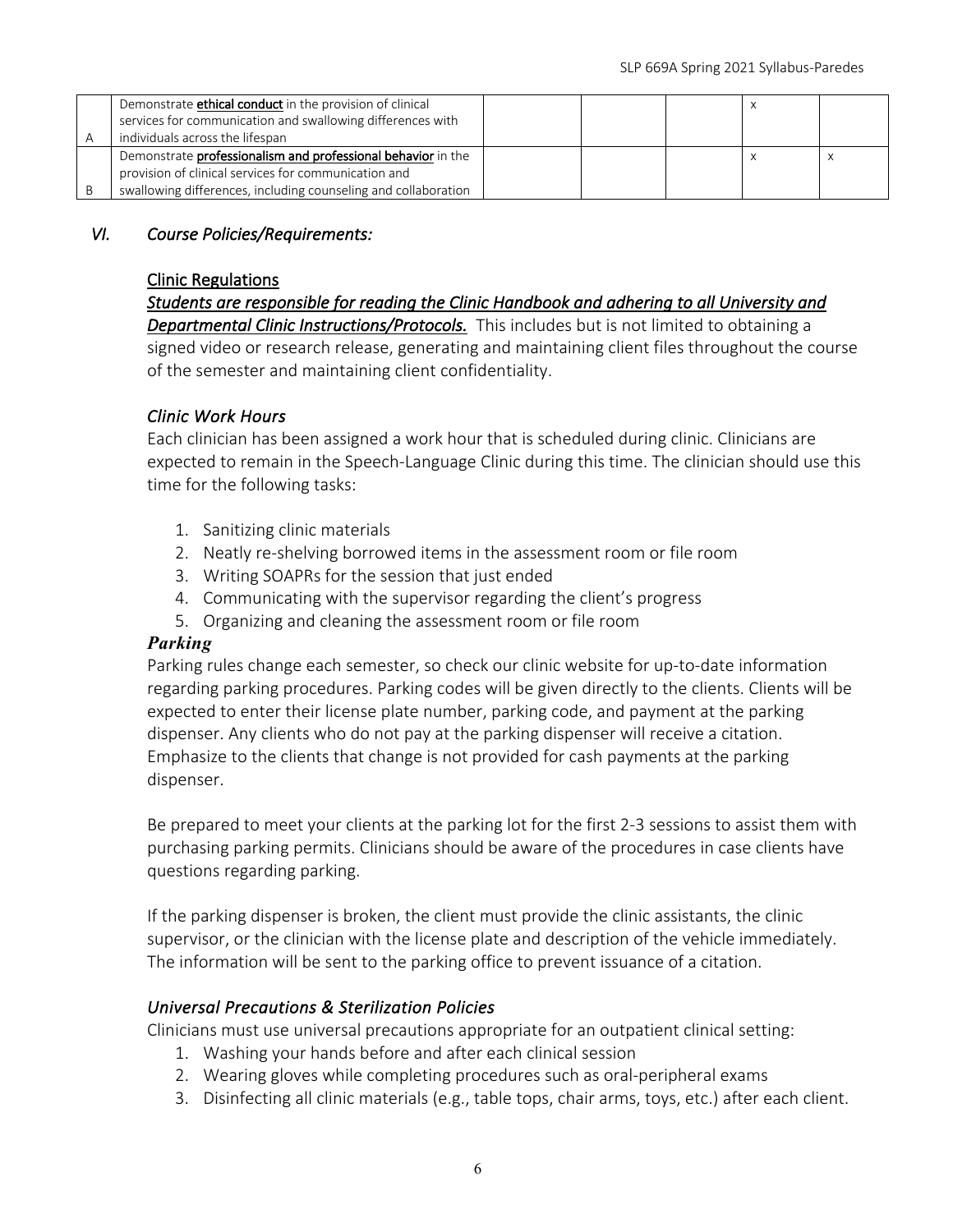After sterilization has been completed, initial the sterilization log after each client (not one initial at the end of your clinic day). If any materials have come in contact with bodily fluids (e.g., blood, vomit, urine, etc.) and require sterilization, wear a glove and place the contaminated material in a bag and contact the clinic assistants (or supervisor) for assistance.

For additional information on universal precautions, students are referred to the following websites:

- 1. https://www.osha.gov/SLTC/healthcarefacilities/infectious\_diseases.html
- 2. https://www.csulb.edu/sites/default/files/groups/engr/test/bloodborne\_pathogens.pdf

### Infectious Disease Safety Procedures

SLP Clinic Safety Measures

- Given the proximity of clinicians and clients/patients when services are provided, PPE is key to reducing coronavirus transmission.
- SLP students, clinic staff, and instructors are required to wear gloves, N95 masks, and face shields.
- All are required to follow the CDC guidance (attached) for proper donning, doffing,
- sanitization, and disposal procedures.
- Clients, students, and faculty will all be informed at the beginning of the semester that they cannot go on campus if they have any symptoms listed in the screening OR have come in close contact with someone who is exhibiting any symptoms listed on the screener.
- Students and supervisors are required to complete a COVID-19 screening questionnaire (SSO) before each visit to campus.
- Students, supervisors, or faculty who go on-campus, must complete a survey to log their presence on campus for contact tracing purposes. The link will also be provided on the CSULB page
	- http://bit.ly/slpentry
	- Before each session, clients are required to complete a COVID-19 screening questionnaire prior to entering the clinic.
	- When clients arrive, they will call the assigned clinician who will administer the screening questionnaire.
	- This screening questionnaire will also serve as the contact tracing sign-in sheet for clients.
	- http://bit.ly/slpentry
	- The same link will be used, but clients will be asked screener questions as well.
	- § Symptomatic clients/patients will not receive in-person sessions. The clinical sessions will be provided in a telehealth/tele-practice model instead.
	- Clients are required to wear cloth masks/face coverings before entering the Language Arts Building (LAB) and during the session. If the mask needs to be removed for therapeutic reasons, it will be put on again as soon as possible.
	- Visitors (e.g., parents or family members) are required to wait outside. The indoor waiting area is closed. While waiting outside, visitors are required to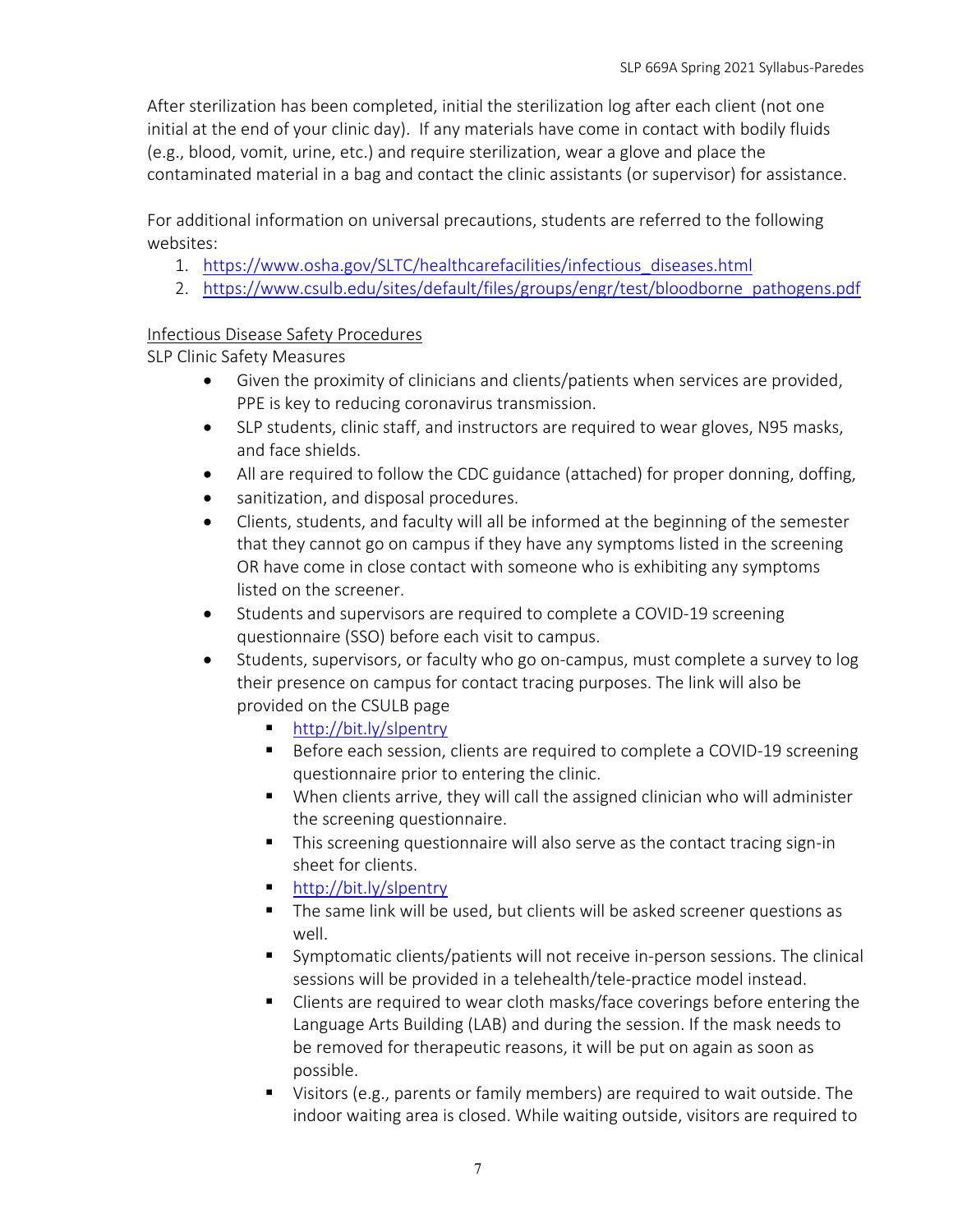practice physical distancing by staying at least 6 feet from other people. They are also encouraged to wait in their vehicles.

- Immediately before and after each clinical session, student clinicians and clients/patients are required to wash hands and use hand sanitizers.
- The majority of paperwork has been digitalized. For the remaining hardcopies, these are placed in a 9x12 plastic bag before handing to clients/patients.

### *Clinical Files*

The client's clinic folder is to be kept up to date at all times. It is the student's responsibility to ensure that all documentation relative to that semester's clinical activities be recorded and immediately filed in the client's clinic folder (located in the File Room). If the client does not have an active clinic folder, please request of the Clinic Secretary that one be made for the client as soon as possible. Graded reports (once signed by the instructor) are to be immediately filed in the client's clinic folder and stored in the File Room.

### *Removed files must be re-filed alphabetically-no exception*

### Procedures:

- 1. Ensure that everything in the file reflects the high standard expected of you as future speech-language pathologists. The material here can be requested by other agencies and the client, so it is imperative that documents are edited closely before being placed in the file.
- 2. If you have trouble turning off specific features on Microsoft Word such as track changes or accepting changes (i.e., there are vertical lines on the margin of your document or words are underlined in the document), ask clinic assistants or your clinic supervisor for help.
- 3. It is your responsibility to keep the contents of client files organized and up to date. Please inform the clinic assistants if something is missing in the file or if the file is in disrepair.
- 4. Client communication log/Progress Notes: Put all pertinent communication with the client and/or client's family on this form. If you are unsure whether something should be entered, ask your supervisor. If additional forms are needed, add a form to the file with the most recent form on top.
- 5. If there is a change of address and/or phone number, advise the assistants of the change so that it can be made in the file.
- 6. Files should be organized chronologically with the most recent information on the top. The documents within the file should be organized according to the description below. Explanations for each document are provided in Chapter 5, Section 5, Clinic forms. These documents will be checked at close-out each semester.
- 7. Client Files in Microsoft Teams:
	- a. It is the clinician's responsibility to upload a PDF version of the documentation in a timely manner to ensure the clinic has official documentation of your sessions.
	- b. Refer to Section 5(a) Digital Paperwork for more detailed information.

### Clinical Materials

*Students are responsible for coming to each clinical appointment prepared to perform all required diagnostic and/or therapeutic procedures.* Materials are available in the Equipment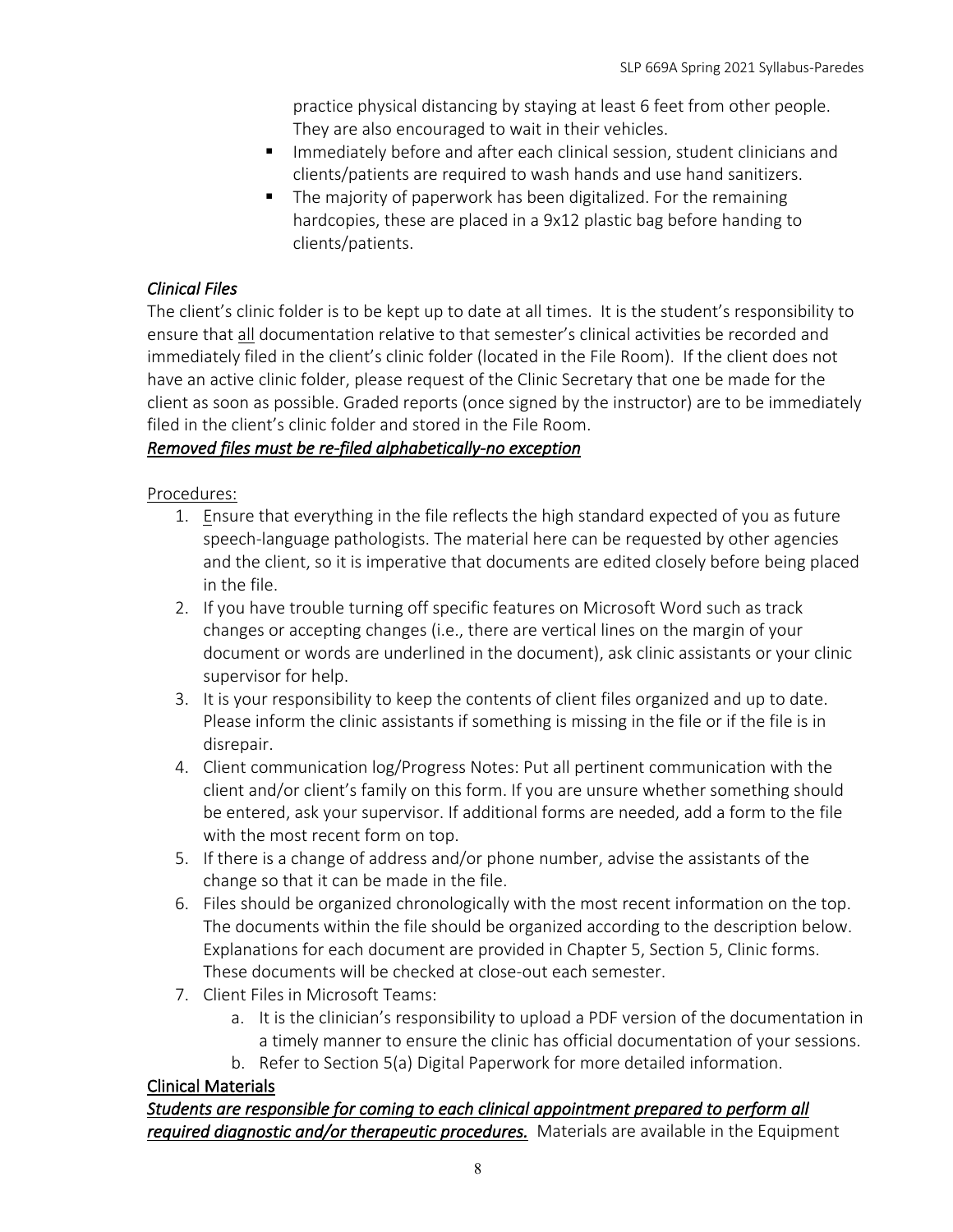Room and it is recommended that you review the tools available prior treatment planning. In many cases the items located within the Equipment Room can be adequately modified to meet your client's individual needs. However, it may be necessary for students to design –orindividually create treatment or assessment materials throughout the semester. Remember that elaborate and/or expensive toys or tools are not required –or- expected. Often times, simple solutions and tools will suffice and can be utilized again with other clients.

### Please note that behaviors such as coming to clinic unprepared, failure to follow clinic or course policies/requirements or inappropriate or unprofessional conduct will significantly impact clinical skills evaluation.

### Appropriate Attire/Professional Conduct

*Students are expected to dress in professional attire and conduct themselves in a professional manner during all clinical appointments.* Standards for appropriate attire and professional conduct will be discussed during initial didactic sessions. https://www.moneycrashers.com/what-wear-work-tips-office-dress-code/

### Absences

All scheduled absences must be approved by the instructor. You are responsible for notifying your client and making appropriate arrangements in the case of a serious illness. Make-up sessions must be completed within clinic hours and pre-arranged with the instructor to ensure that adequate supervision is available. *It is our responsibility to our clients to make every effort to have excellent attendance and to not be unduly absent from clinic sessions. As such, each clinician will be allowed only one non-University "excused" absence per semester. Absences in excess of one non-University excused absence per semester will negatively impact your course grade, 5% per additional absence.* In the event of a client absence, students will be expected to be present at the clinic to do one of the following: be available to assist with another clinician's therapy session if necessary, plan/prepare for the next session, observe other clients (please discuss options with the instructor).

For a list of excused absences, refer to Section VIII – University Policies. http://www.csulb.edu/academic-senate/policy-statement-17-17-attendance-policy-supersedes-01-01

## Confidentiality

Students are responsible for maintaining client confidentiality at all times. This includes ensuring that all clinic records and any material with personal information remain within the clinic setting. Students are further expected to maintain confidentiality in conversations outside of the clinical setting. For detailed information of HIPPA regulations, please refer to the following link.

https://www.hhs.gov/hipaa/for-individuals/guidance-materials-for-consumers/index.html

### Late Assignments/Paperwork

Reports and supporting materials are due on the dates discussed in didactic (unless otherwise specified by the instructor). If clinicians require more time for an assessment report given the status of your clients, students are expected to obtain approval from the instructor if more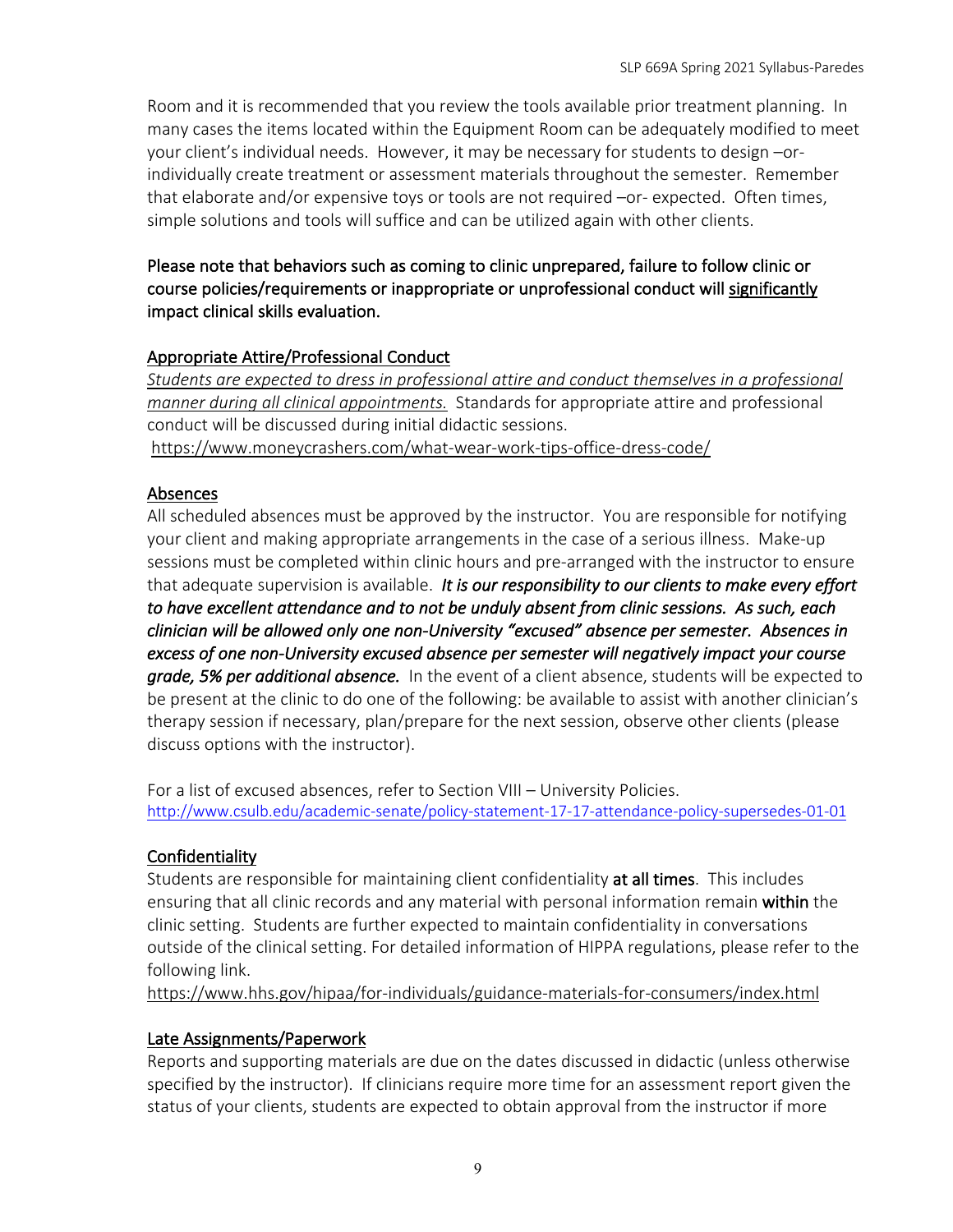time is needed. Any report turned in after the established due date, without approval from the instructor, will be graded down 10% of its original score (no exceptions).

### Coming to Clinic Unprepared

*It is the student's responsibility to come to clinic prepared for both didactic discussion and clinical sessions*. If the student is not prepared for either of these forums, this will be reflected in mid-term and final evaluation scores. If reading is assigned for an office hour appointment or a didactic session, it is expected that students will come to the meeting having read the material with questions/comments in mind for discussion.

### *VII. Justification:*

This course is required for a Master of Arts Degree in Communicative Disorders-Speech Language Pathology and the ASHA Certificate of Clinical Competence. This course requires demonstration and evaluation of ASHA CCC, *Standards IV-B and IV-G*.

### VIII. Academic Information and Regulations

### The following information is posted on line under the 2019-2020 catalog webpage. Please follow the link at the end of this list of regulations for detailed information:

- 1. Changes in Rules and Policies
- 2. CSULB Principles of Shared Community
- 3. CSULB Statement on Civility and Acts of Violence
- 4. Nondiscrimination Policy
- 5. Equal Access and Opportunity, Non-discrimination/Non-harassment
- 6. Policy Promoting Equal Employment and Educational Opportunity
- 7. Policy Prohibiting Discrimination and Harassment
- 8. Confidentiality Consensual, Amorous, and/or Sexual Relationships Between Employees and Students
- 9. Complaint Resolution Procedures
- 10. Student Complaint Procedure
- 11. Campus Standards of Conduct
- 12. Security on Campus
- 13. Policy on Sexual Assault
- 14. Privacy Rights of Students in Education Records
- 15. Student Grievance Policy

http://catalog.csulb.edu/content.php?catoid=3&navoid=150

#### Statement of Non-discrimination

California State University, Long Beach is committed to maintaining an inclusive learning community that values diversity and fosters mutual respect. All students have the right to participate fully in university programs and activities free from discrimination, harassment, sexual violence, and retaliation. Students who believe they have been subjected to discrimination, harassment, sexual violence, or retaliation on the basis of a protected status such as age, disability, gender, gender identity/expression, sexual orientation, race, color, ethnicity, religion, national origin, veteran/veteran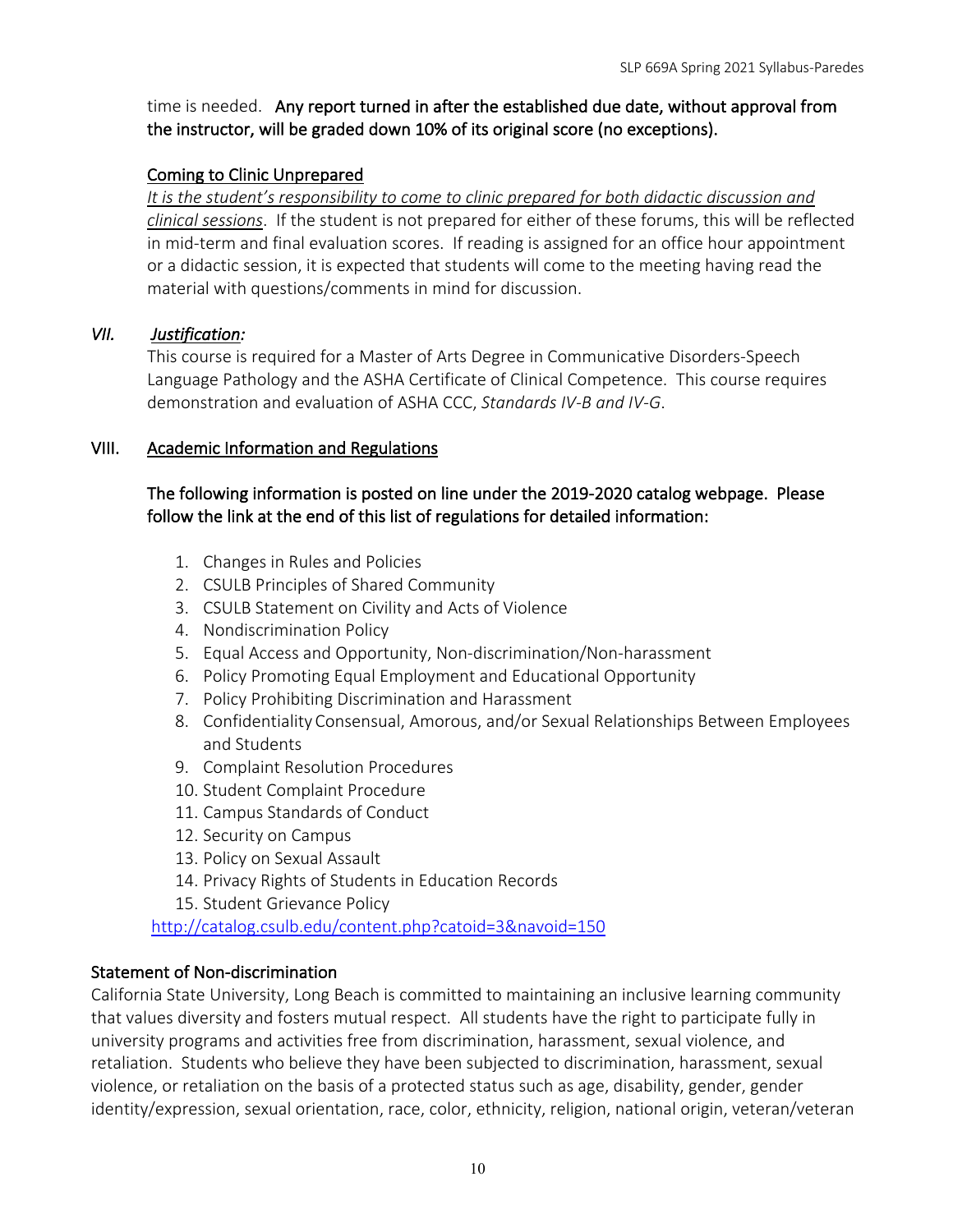status or any other status protected by law, should contact the Office of Equity & Diversity at (562) 985-8256, University Student Union (USU) Suite 301, http://www.csulb.edu/depts/oed/.

### Statement of Accessibility

All instructors shall be familiar with best practices in making their syllabus and course documents accessible to all students and upon request provide the format need for the student. Instructors can access best practices at the following link.

http://www.csulb.edu/divisions/aa/academic\_technology/itss/course\_materials/accessibility/

### *Accommodation*

It is the student's responsibility to notify the instructor in advance of the need for accommodation of a university verified disability (PS 11-07, Course Syllabi and Standard Course Outlines). Students needing special consideration for class format and schedule due to religious observance or military obligations must notify the instructor in advance of those needs. Students who require additional time or other accommodation for assignments must secure verification/assistance from the CSULB Bob Murphy Access Center (BMAC) office located at SSC, room 110. The telephone number is (562)985-5401.

Accommodation is a process in which the student, BMAC, and instructor each play an important role. Students contact BMAC so that their eligibility and need for accommodation can be determined. BMAC identifies how much time is required for each exam. The student is responsible for discussing his/her need with the instructor and for making appropriate arrangements. Students who are eligible to receive accommodation should present an Accommodation Cover Letter and a BMAC Student/Teacher Testing Agreement Form to the instructor as early in the semester as possible, but no later than a week before the first test. (It takes one week to schedule taking an exam at the BMAC office.) The instructor welcomes the opportunity to implement the accommodations determined by BMAC. Please ask the instructor if you have any questions.

For more information of the services available to students, please visit the following link: http://web.csulb.edu/divisions/students/dss/contact/#dss

#### Cheating and Plagiarism

It is the policy (PS 08-02) of the faculty and administration to deal effectively with the student who practices cheating or plagiarism. These acts are fundamentally destructive of the process of education and the confident evaluation of a student's mastery over a subject. A University maintains respect and functions successfully within the larger community when its reputation is built on honesty. By the same token, each student benefits in helping to maintain the integrity of the University. This policy, therefore, provides for a variety of faculty actions including those which may lead to the assignment of a failing grade for a course and for administrative actions which may lead to dismissal from the University. This document is written with the intent to support the traditional values that students are on their honor to perform their academic duties in an ethical manner.

#### General

The following definitions of cheating and plagiarism shall apply to all work submitted by a student. Any change or refinement in the following definitions or applications of the definitions, necessitated by the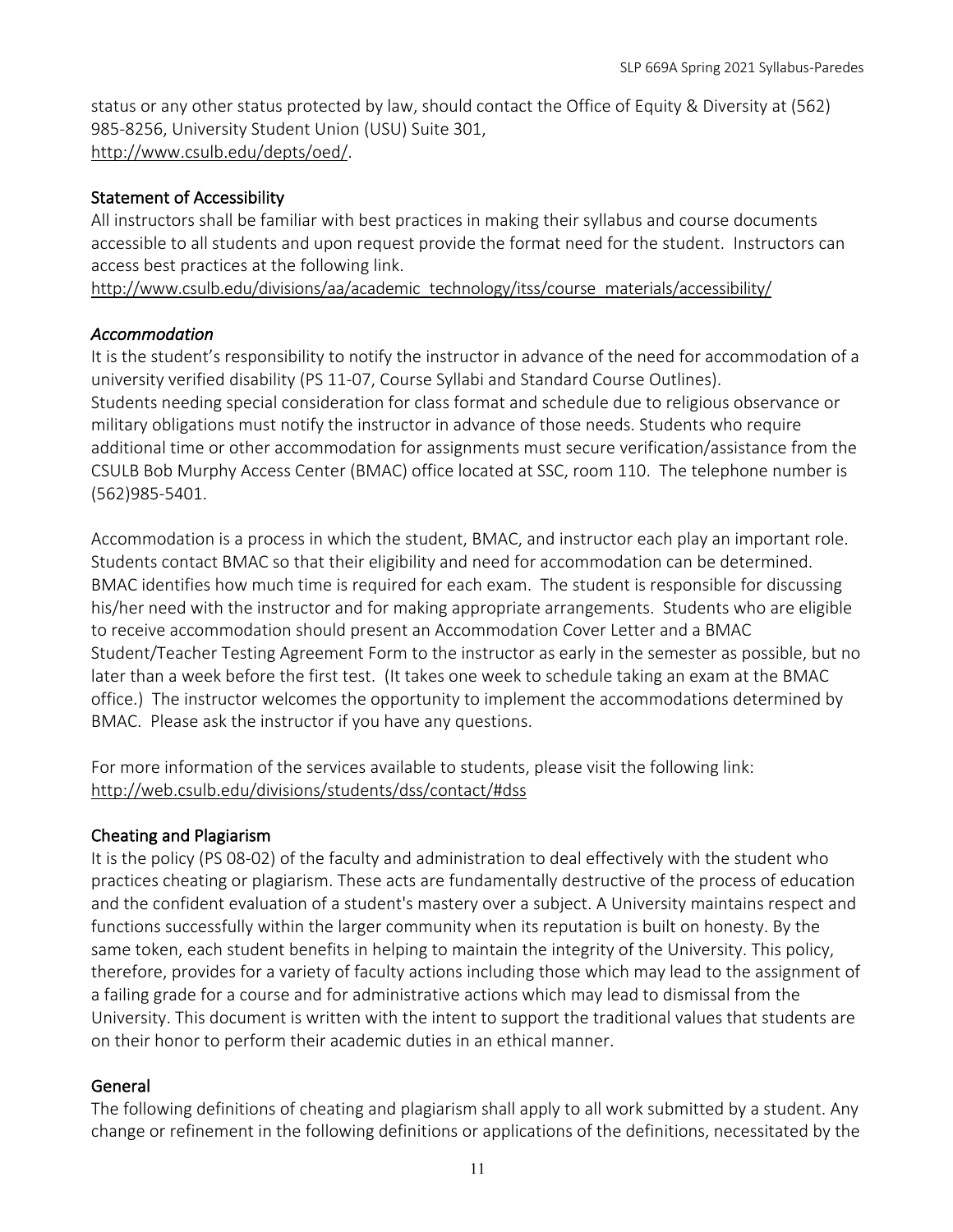nature of the work involved, shall be made by the faculty member or departments desiring the change. Any change shall be announced, in writing, in the relevant classes before the work is assigned and a copy of the changes will be filed in the department office and in the Office of Student Conduct and Ethical Development.

Definition of Plagiarism

Plagiarism is defined as the act of using the ideas or work of another person or persons as if they were one's own, without giving credit to the source. Such an act is not plagiarism if it is ascertained that the ideas were arrived at through independent reasoning or logic or where the thought or idea is common knowledge. Acknowledge of an original author or source must be made through appropriate references, i.e., quotation marks, footnotes, or commentary. Examples of plagiarism include, but are not limited to, the following: the submission of a work, either in part or in whole, completed by another; failure to give credit for ideas, statements, facts or conclusions which rightfully belong to another; in written work, failure to use quotation marks when quoting directly from another, whether it be a paragraph, a sentence, or even a part thereof; or close and lengthy paraphrasing of another's writing or programming. A student who is in doubt about the extent of acceptable paraphrasing should consult the instructor. Students are cautioned that, in conducting their research, they should prepare their notes by (a) either quoting material exactly (using quotation marks) at the time they take notes from a source; or (b) departing completely from the language used in the source, putting the material into their own words. In this way, when the material is used in the paper or project, the student can avoid plagiarism resulting from verbatim use of notes. Both quoted and paraphrased materials must be given proper citations.

#### Definition of Cheating

Cheating is defined as the act of obtaining or attempting to obtain or aiding another to obtain academic credit for work by the use of any dishonest, deceptive or fraudulent means. Examples of cheating during an examination would include, but not be limited to the following: copying, either in part or in whole, from another test or examination; discussion of answers or ideas relating to the answers on an examination or test unless such discussion is specifically authorized by the instructor; giving or receiving copies of an exam without the permission of the instructor; using or displaying notes; "cheat sheets," or other information or devices inappropriate to the prescribed test conditions, as when the test of competence includes a test of unassisted recall of information, skill, or procedure; allowing someone other than the officially enrolled student to represent the same. Also included are plagiarism as defined and altering or interfering with the grading procedures. It is often appropriate for students to study together or to work in teams on projects. However, such students should be careful to avoid use of unauthorized assistance, and to avoid any implication of cheating, by such means as sitting apart from one another in examinations, presenting the work in a manner which clearly indicates the effort of each individual, or such other method as is appropriate to the particular course.

#### Faculty Responsibilities in Allegations of Cheating or Plagiarism

Before a faculty member charges a student with cheating or plagiarism, the faculty member should have reasonable evidence with respect thereto. Reasonable evidence includes documentary or other physical evidence, personal observation, or testimony. Prior cheating or plagiarism is not reasonable evidence. In order to establish facts of the student's knowledge or skill, the faculty member may ask the student to provide such additional demonstration of competency as the faculty member deems necessary to evaluate scholarship and academic performance. The faculty member must advise the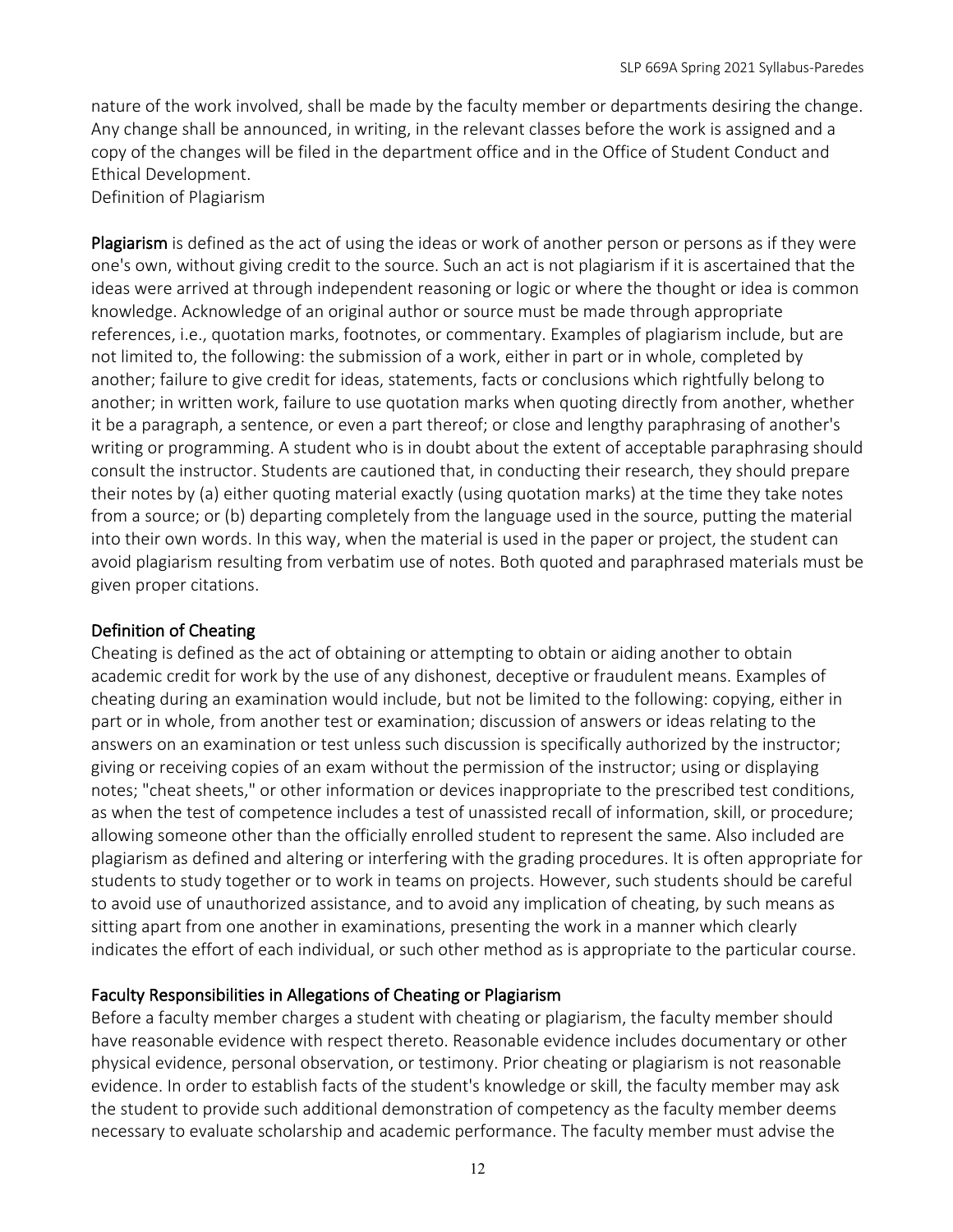student that a decision to provide an opportunity for such an additional demonstration of competency is entirely at the faculty member's option and that the student may comply with the request of the faculty member at the student's option. Neither compliance nor noncompliance shall be considered an admission of cheating or plagiarism.

In cases where a student is suspected of cheating or plagiarism, the faculty member should arrange for an informal office conference with the student as soon as possible. The purpose of the informal conference is to bring the persons involved together to discuss the issues informally and to discuss courses of action. At the conference the student shall be notified by the faculty member of the charge and supporting evidence. For an incident which occurs during or as a part of a final examination consult the section just below.

In cases where there is more than one individual suspected of cheating or plagiarism, the faculty member may decide to call the students to confer jointly as a group, or as individuals, or both. If the faculty member should decide to confer with the students as a group, the students shall have the option to also confer with the instructor separately as individuals.

When the student cannot be contacted and therefore the informal conference cannot be held, as is sometimes the case after final examinations, a grade of "I" (Incomplete) may be assigned, but only if the instructor wishes an additional test of competence (see section just above). The instructor shall have the agreement form for assigning an "Incomplete" sent to the last known address of the student.

#### The agreement form shall state the following:

Under the provisions of the CSULB Policy Statement on Cheating and Plagiarism, an additional test of competency related to the syllabus name of suspect demonstration (e.g., Final Examination) is requested. You may decline to do so. Please contact the instructor, the department office, or the Office of Student Conduct and Ethical Development for information regarding the University policy on Cheating and Plagiarism. The instructor must indicate on the agreement form the grade with will be assigned, normally 120 calendar days following mailing of the Incomplete Agreement, if the student does not respond or, responding, the student does not agree to an additional test of competence. Charges of cheating or plagiarism cannot be brought against a student more than 120 calendar days after discovery that the work in question may have been plagiarized or that cheating may have taken place.

Notes and evidence shall be kept by the department chair or program director for a minimum of five years after the case is settled.

In implementation of the Executive Order from the Chancellor's Office that requires documentation of faculty action regarding cheating and plagiarism, the Academic Senate revised the Cheating and Plagiarism Policy to include the following language: After action has been taken by the faculty member, the faculty member shall complete a form that identifies the student who was found responsible, the general nature of the offense, the action taken, and a recommendation as to whether or not additional action should be considered by the Office of Student Conduct and Ethical Development. The complete form should be sent by the faculty member to both the provost and the vice president for student affairs whenever cases of academic dishonesty are handled by the faculty member.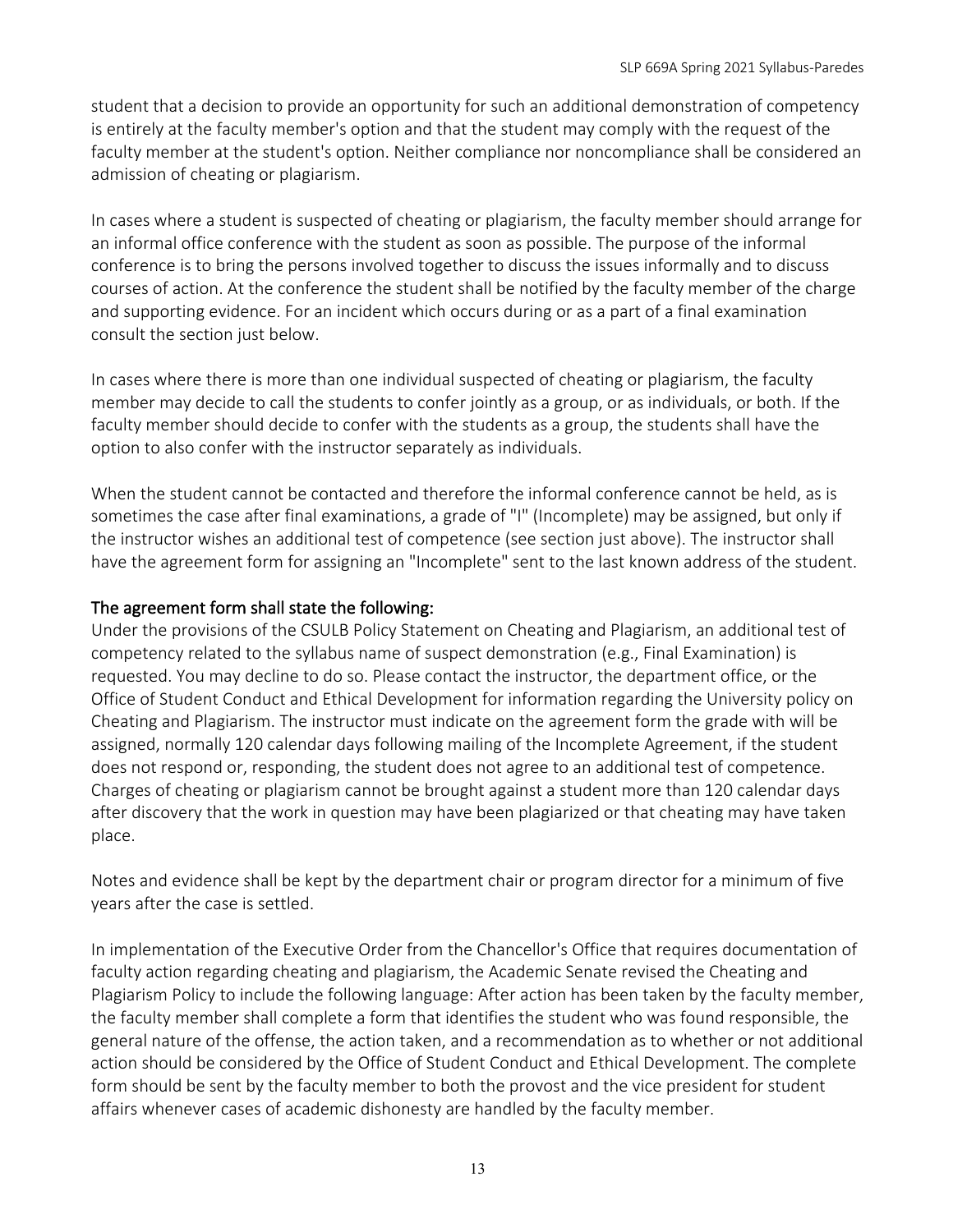#### Academic Integrity Committee

The Chair of the Academic Senate and the Provost and Senior Vice President for Academic Affairs shall jointly appoint an Academic Integrity Committee for the University. This Committee shall consist of one member from the student body, chosen by the Associated Students Government for a one year term of office; three members of the full-time, tenured or tenure-track faculty, each with a term of office of two years, terms of office expiring in alternate years; and one member of the Office of Academic Affairs, who shall be Chair, voting only in case of ties.

The primary charge of the Committee is to receive the requests of students accused of cheating or plagiarism or the requests of faculty accusing specified student(s) of cheating or plagiarism. Following its review of the evidence, the Committee shall report its opinion to the student(s) and to the faculty member involved on whether the accusation is supported by the evidence. This opinion may not be appealed. However, when new evidence appears to so warrant, a faculty member or student may ask, in writing, the Provost or the Chair of the Academic Senate to request the Committee to reconsider a case. The Academic Integrity Committee shall make readily available the rules and procedures governing its operations.

In all cases, a Report of the Committee is advisory to the student, with whom rests the presumption of innocence, and the faculty member, to whom the decision on the evidence and academic action is reserved.

A faculty member or student who requests a review of the evidence in a case of alleged cheating or plagiarism must make such a request to the Academic Integrity Committee in writing no later than 14 calendar days following the date of first notification of the student by the faculty member of the allegation. Except under extenuating circumstances, the student and faculty member will have no more than 14 additional calendar days to provide evidence to the Committee.

To preserve the rights of privacy, the Committee meetings shall be closed. The Committee may request additional information as may be appropriate to the development of its Reports. The Committee is to provide a final Report within 21 calendar days of the submission of a request to it. Should additional time be required, the reasons should be communicated to the Provost and Senior Vice President for Academic Affairs and the Chair of the Academic Senate as well as the student(s) and faculty members involved.

The Committee is to report on its actions annually to the Vice President for Academic Affairs and the Chair of the Academic Senate.

#### Academic Action

One or more of the following academic actions are available to the faculty member who finds a student has been cheating or plagiarizing. These options may be taken by the faculty member to the extent that the faulty member considers the cheating or plagiarism to manifest the student's lack of scholarship or to reflect on the student's lack of academic performance in the course. These actions may be taken without a request for or before the receipt of a Report from the Academic Integrity Committee.

- A. Review no action.
- B. An oral reprimand with emphasis on counseling toward prevention of further occurrences;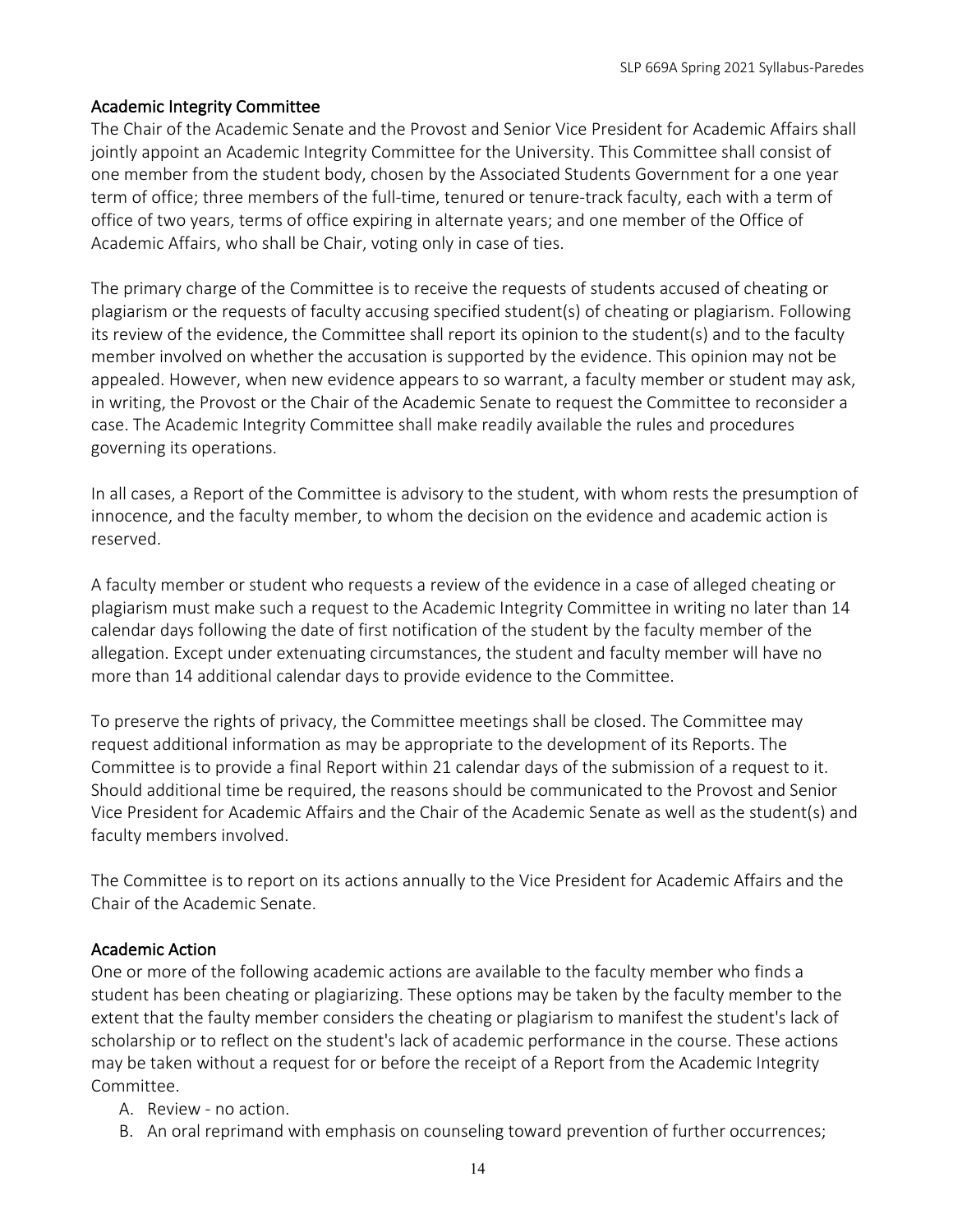- C. A requirement that the work be repeated;
- D. Assignment of a score of zero (0) for the specific demonstration of competence, resulting in the proportional reduction of final course grade;
- E. Assignment of a failing final grade;
- F. Referral to the Office of Student Conduct and Ethical Development for possible probation, suspension, or expulsion.

Academic dishonesty cases that occur in the classroom shall be handled by faculty members. After a faculty member takes action, the faculty member shall complete a "Student Academic Dishonesty Report" form that identifies the student who was found responsible, the general nature of the offense, the action taken, and a recommendation as to whether or not additional action should be considered by the campus Office of Student Conduct and Ethical Development. The faculty member shall send a completed "Student Academic Dishonesty Report" form to the Vice President for Student Affairs and Provost whenever academic dishonestly cases are handled by the faculty member.

A student may appeal a final course grade the computation of which included an examination or other test of competence in which a score of zero was assigned for cheating or plagiarism, but only on the grounds permitted in the University Grade Appeal Policy Statement. An appeal of the final grade may include as written testimony the Report of the Academic Integrity Committee.

### Disciplinary Sanctions - Administrative Action

Procedures and sanctions of the Office of Student Conduct and Ethical Development are under the administration of the Vice President for Student Services and are conducted pursuant to the authority provided in Section 41301 of Title 5 of the California Administrative Code. Copies of Section 41301 of Title 5 may be found in the University Bulletin and the Campus Regulations available in the Office of Judicial Affairs. Copies of Chancellor's Executive Order 148, "Student Disciplinary Procedures for the California State University" are also available upon request.

Opportunities for appeal regarding the sanctions applied by Vice President for Student Services are provided for students involved in the proceedings as outlined by Executive Order 148. For a summary of the charges concerning cheating and plagiarism report to the Vice President for Student Services. (PS 08-02)

http://catalog.csulb.edu/content.php?catoid=3&navoid=147#cheating-and-plagiarism

### Withdrawal Policy

Regulations governing the refund of student fees in the California State University system are prescribed by the CSU Board of Trustees; see California Code of Regulations, Title 5, Education, Section 41802.

- 1. Withdrawal during the first two weeks of instruction: Students may withdraw during this period and the course will not appear on their permanent records.
- 2. Withdrawal after the second week of instruction and prior to the final three weeks of the regular semester (20% of a non-standard session) of instruction: Withdrawals during this period are permissible only for serious and compelling reasons. The approval signatures of the instructor and department chair are required. The request and approvals shall state the reasons for the withdrawal. Students should be aware that the definition of "serious and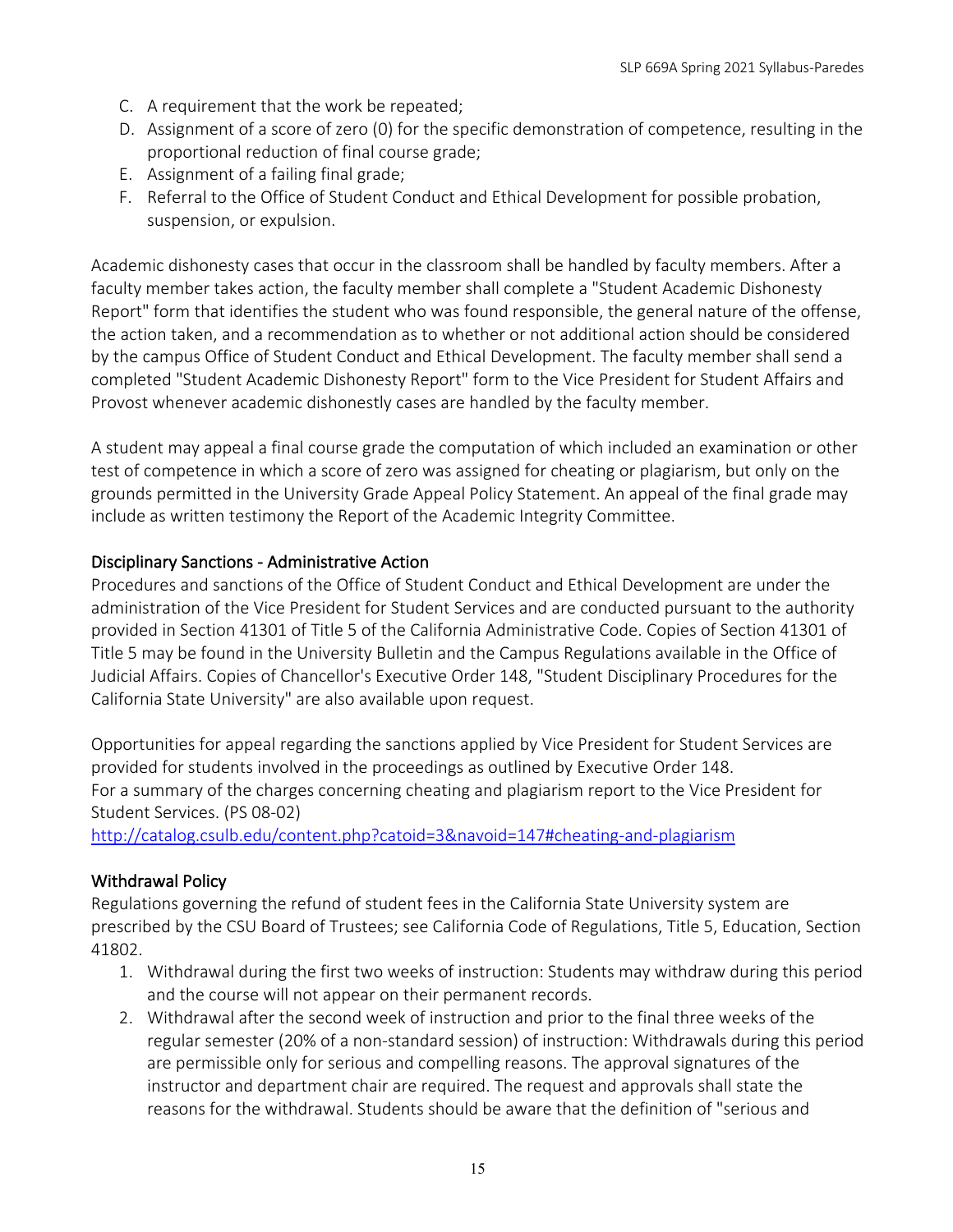compelling reasons" as applied by faculty and administrators may become narrower as the semester progresses. Copies of such approvals are kept on file by Enrollment Services.

3. Withdrawal during the final three weeks of instruction:

Withdrawal during the final three weeks of instruction are not permitted except in cases such as accident or serious illness where the circumstances causing the withdrawal are clearly beyond the student's control and the assignment of an Incomplete is not practical. Ordinarily, withdrawal in this category will involve total withdrawal from the campus except that a Credit/No Credit grade or an Incomplete may be assigned for other courses in which sufficient work has been completed to permit an evaluation to be made. Request for permission to withdraw under these circumstances must be made in writing on forms available from Enrollment Services. The requests and approvals shall state the reasons for the withdrawal. These requests must be approved by the instructor of record, department chair (or designee), college dean (or designee), and the academic administrator appointed by the president to act in such matters. Copies of such approvals are kept on file by Enrollment Services.

4. Limits on Withdrawal

No undergraduate student may withdraw from more than a total of 18 units. This restriction extends throughout the entire undergraduate enrollment of a student at CSULB for a single graduation, including special sessions, enrollment by extension, and re-enrolling after separation from the university for any reason. The following exceptions apply:

- a. Withdrawals prior to the end of the second week of a semester (13%) of instruction at CSULB,
- b. Withdrawals in terms prior to fall 2009 at CSULB,
- c. Withdrawals at institutions other than CSULB, and
- d. Withdrawals at CSULB for exceptional circumstances such as serious illness or accident (the permanent academic record will show these as a WE to indicate the basis for withdrawal).
- 5. Catastrophic Withdrawal:

CSULB may allow a student to withdraw without academic penalty from classes if the following criteria are met:

- a. The Petition to Withdraw from Classes in the Final Three Weeks of Instruction and the appropriate Catastrophic Withdrawal Request (Medical or Beyond Student's Control) is submitted to Enrollment Services by the published deadlines, and
- b. The student presents evidence to demonstrate that a severe medical condition or other circumstances beyond the student's control prevented the student from attending and/or doing the required work of the courses to the extent that it was impossible to complete the courses.

Although students will normally withdraw from all courses under these circumstances, students with serious and compelling reasons may be allowed to withdraw from only some of their courses; such instances will require additional justification.

The academic administrator appointed by the president to act in such matters will review the evidence presented and, in consultation with appropriate medical or other professionals as needed, determine whether the request for a Catastrophic Withdrawal should be granted. Once granted, all such withdrawals will appear on the student's permanent record with a symbol of "WE" to indicate the basis for withdrawal and will not count toward the limit described in 4 above. In addition, the student may be required to obtain clearance from the appropriate medical or other professional that states the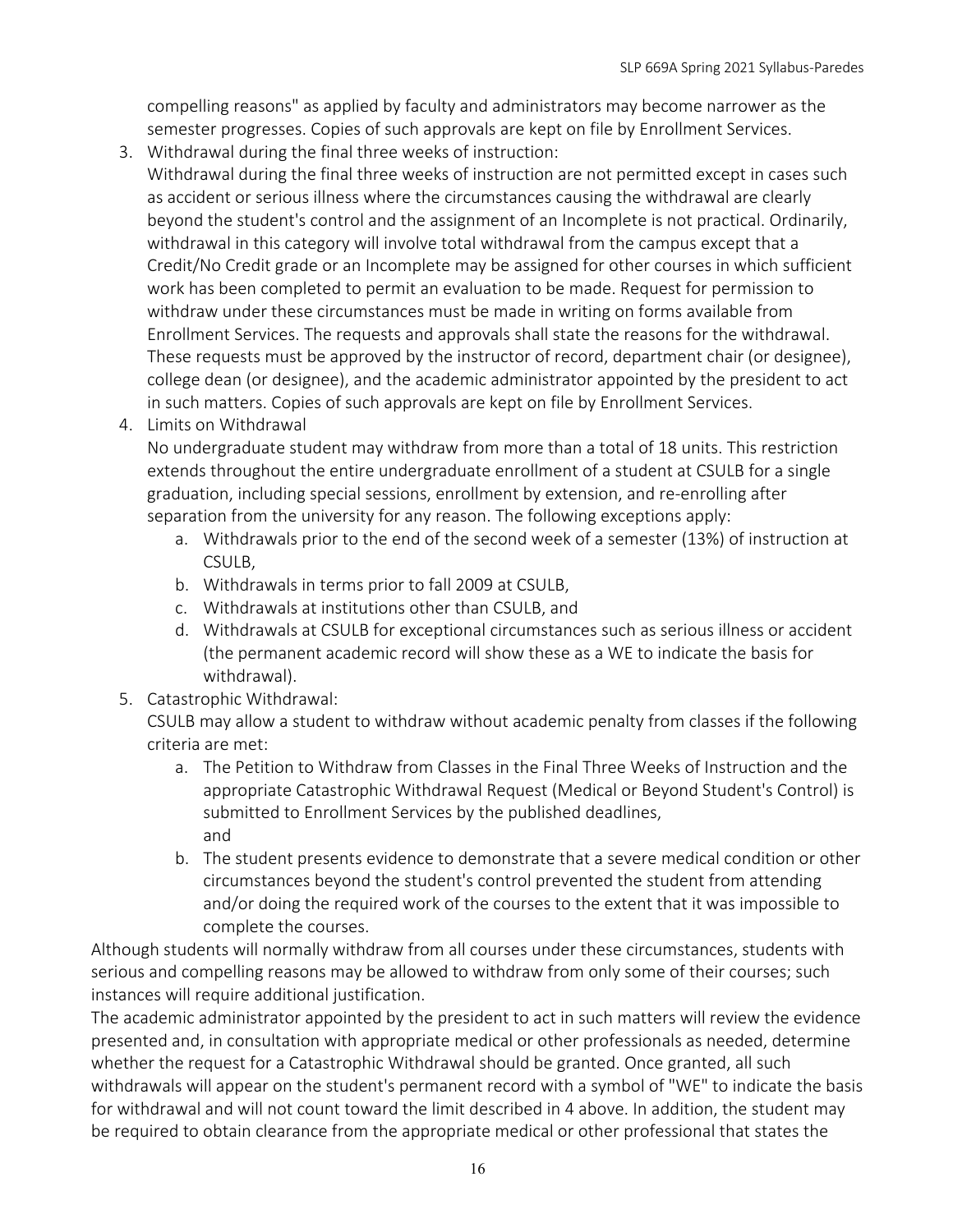student is well enough to return to classes with the full expectation that the student will be able to complete the semester and intended educational objectives in a timely manner. Repeat Catastrophic Withdrawal:

If the student has received a Catastrophic Withdrawal and makes a request for an additional Catastrophic Withdrawal, the University must consider the question of whether or not the student can complete appropriate educational objectives. If an additional Catastrophic Withdrawal is granted, the student may be required to obtain clearance from an appropriate medical or other professional that states the student is well enough to return to classes with the full expectation that the student will be able to complete the semester and intended educational objectives in a timely manner.

6. Instructor Withdrawal:

An instructor may withdraw a student who has never attended a class, if done before the end of the second week of classes. Because instructors are not required to do this, students should not rely on them and should officially withdraw from classes themselves to avoid assignment of a "WU" in the course. An instructor may also withdraw a student during the first two weeks of classes who has enrolled in a course requiring "permission of the instructor", completion of prerequisites, or concurrent enrollment in corequisites if the student has not properly secured this permission, satisfactorily completed the prerequisites before enrolling, or enrolled in the required corequisites. "WU" - "Unauthorized Withdrawal." The symbol "WU" indicates that an enrolled student did not complete course requirements but did not withdraw from the course. It is used when, in the opinion of the instructor, completed assignments or course activities or both were insufficient to make normal evaluation of academic performance possible (letter grades "A," "B," "C," "D," "F", or an "I"). Instructors of record must report the last known date of attendance for all students who receive a "WU." A student who receives a "WU" may not complete additional work and have the "WU" changed to a letter grade. In courses that are graded "Credit/No Credit" or in cases where the student has elected "Credit/ No Credit" evaluation, use of the symbol "WU" is inappropriate and "NC" must be used instead. For purposes of grade point averages a "WU" is equivalent to an "F."

http://catalog.csulb.edu/content.php?catoid=3&navoid=147&hl=withdrawal&returnto=search

#### Campus Behavior *Civility Statement*

California State University, Long Beach, takes pride in its tradition of maintaining a civil and non-violent learning, working, and social environment. Civility and mutual respect toward all members of the University community are intrinsic to the establishment of excellence in teaching and learning. They also contribute to the maintenance of a safe and productive workplace and overall healthy campus climate. The University espouses and practices zero tolerance for violence against any member of the University community (i.e., students, faculty, staff, administrators, and visitors). Violence and threats of violence not only disrupt the campus environment, they also negatively impact the University's ability to foster open dialogue and a free exchange of ideas among all campus constituencies (CSULB Catalog, AY 2015-2016, p. 855).

### Preferred Gender Pronoun

This course affirms people of all gender expressions and gender identities. If you prefer to be called a different name than what is on the class roster, please let me know. Feel free to correct me on your preferred gender pronoun. You may also change your name for BeachBoard and MyCSULB without a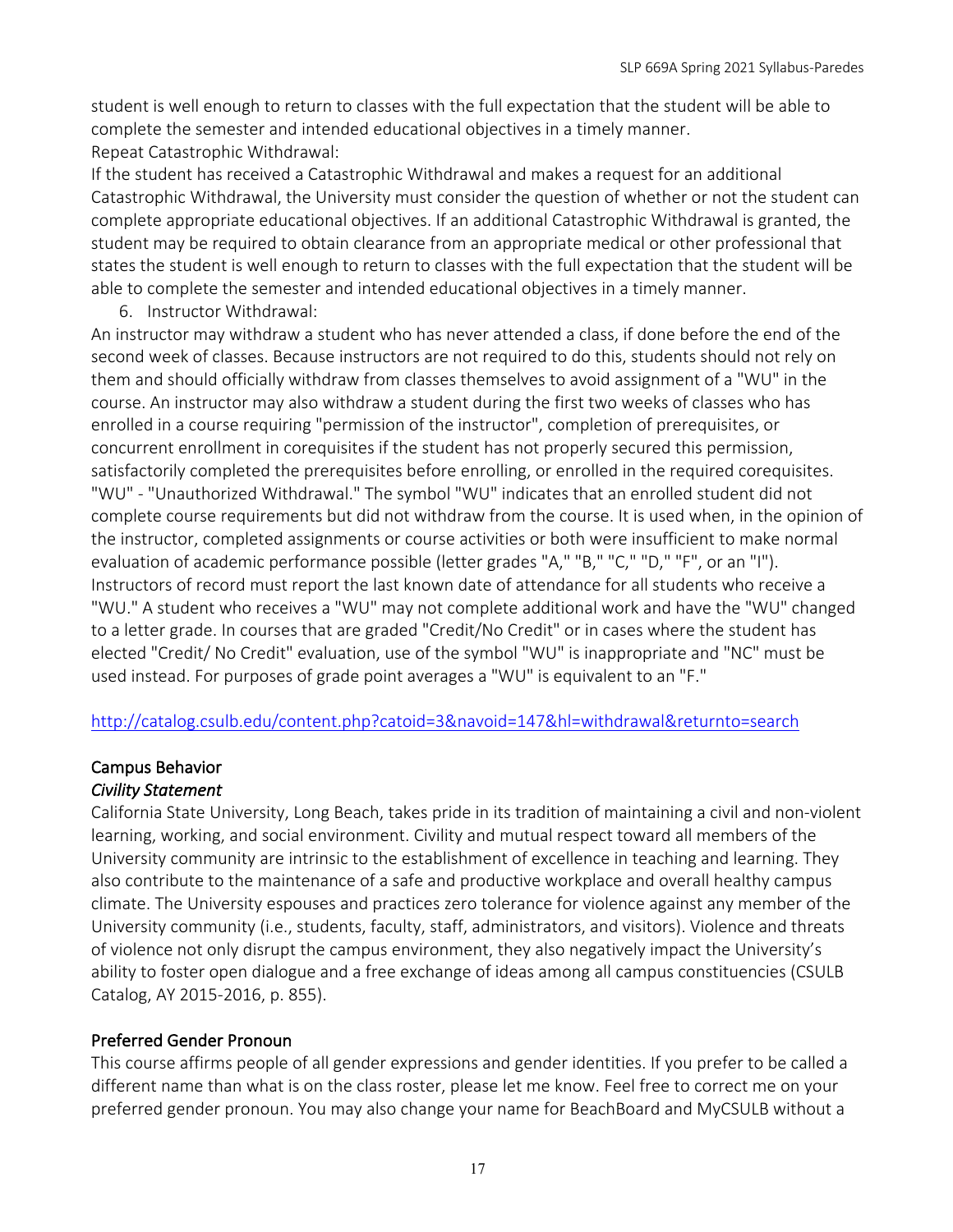legal name change. To submit a request, go to MyCSULB/Personal Information/Names. If you have any questions or concerns, please do not hesitate to contact me.

### Accommodations for Religious Holidays & Military Service

Students needing special consideration for class schedules due to religious observance or military obligations must notify the instructor at least one week in advance; for those established religious observances, the instructor should be notified during the first week of instruction.

#### *Classroom Expectations*

All students of the California State University system must adhere to the Student Conduct Code as stated in Section 41301 of the Title 5 of the California Code of Regulations as well as all campus rules, regulations, codes and policies. Students as emerging professionals are expected to maintain courtesy, respect for difference, and respect for the rights of others. This includes a commitment to maintain established classroom policies against voice and/or video recordings (including photos) unless permitted for ADA accommodations as noted above.

Students may not record (audio or video) in this class except in accordance with ADA accommodations approved by the Bob Murphy Access Center (BMAC), which need to be submitted in writing to the instructor according the BMAC guidelines. Any recordings made in connection with a disability accommodation are for the student's personal academic use only and may not be distributed in any manner to any other individual.

### *\*Alternative Mode of Instruction (AMI) Considerations:* Zoom Netiquette

This term refers to etiquette with technology while using Zoom. A few things to keep in mind are:

- 1. Dress appropriately as if you were sitting in a face-to-face class.
- 2. While not required, it is *strongly suggested* you keep your video on to maintain the strong interpersonal quality of a traditional face to face class. If there are personal circumstances preventing you from keeping your video on, please reach out to me directly to discuss alternative ways of maintaining active classroom engagement.
- 3. Think about your background remove items that may be distracting to others, including distracting virtual backgrounds. I suggest sitting in front of a blank wall if you can.
- 4. Speak to the camera and not the screen.
- 5. Raise your hand to speak and do not interrupt others while speaking.
- 6. Keep microphone muted when you are not speaking—this will prevent inadvertent noises, such as coughs, rattling papers, or chair squeaks, from interrupting others
- 7. Make use of Zoom's chat function.
- 8. Use your full name to identify yourself in Zoom.
- 9. Close any windows or programs open on your device that are unrelated to your meeting.

For further information, please see "Zoom Meetings Best Practices" from California State University, Long Beach at https://www.csulb.edu/academic-technology-services/instructional-design/zoommeetings-best-practices

#### Social Media Policy

Social media is an umbrella term that encompasses the various activities that integrate technology, social interaction, and content creation. Social media includes technology (computers, phones, tablets)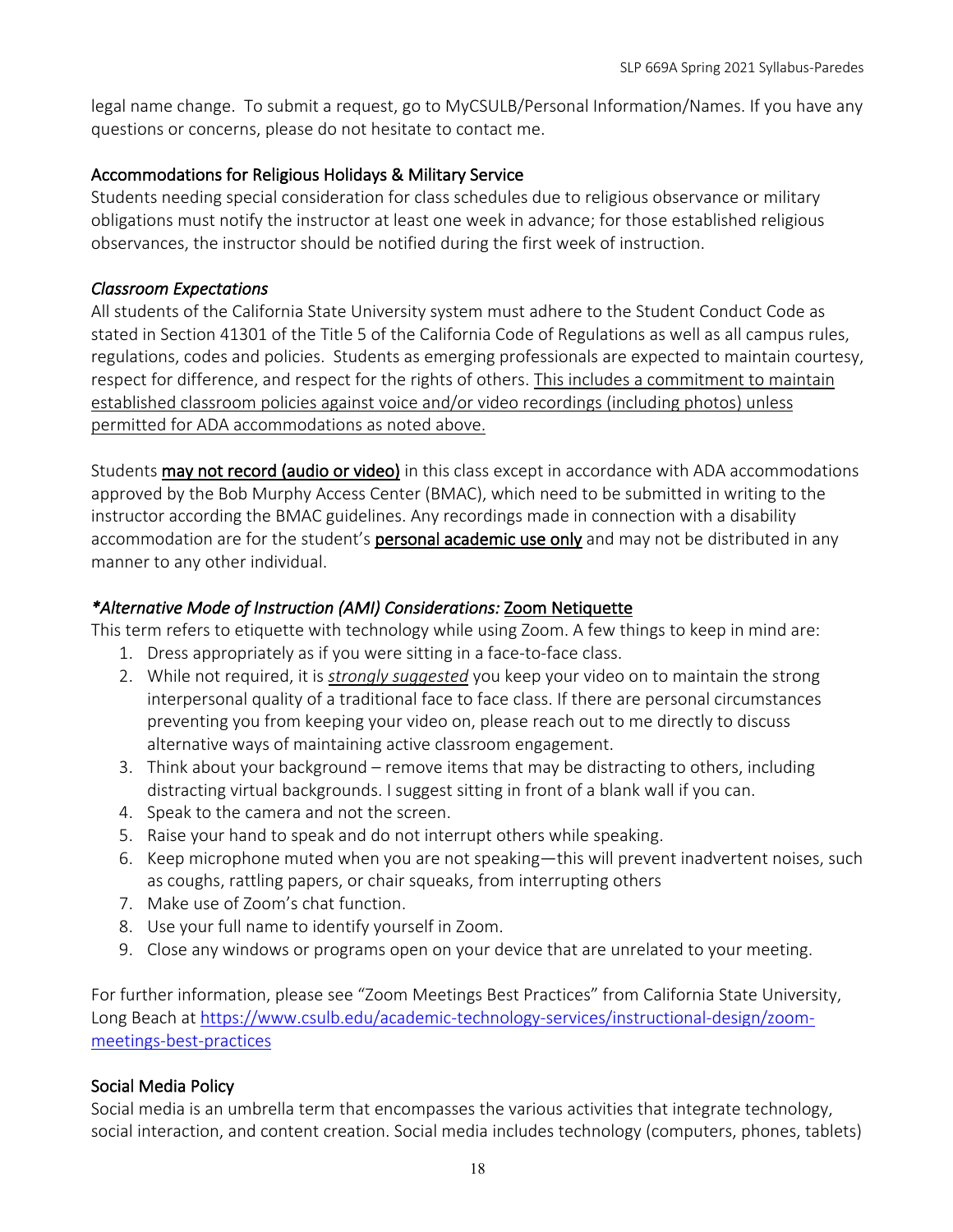and is used in various forms (blogs, wikis, photo and video sharing, podcasts, social networking, mashups, virtual worlds, etc.). Means of accessing social media may include applications (Facebook, Instagram, Twitter, Skype, Snap Chat, YouTube, etc.). These devices and applications are subject to having content transmitted to others, with or without consent from the original author.

- A. All students are expected to follow the CSULB Social Media Guidelinehttp://www.csulb.edu/sites/default/files/groups/marketingcommunications/accessibleversionfinalapril2018-jmp.pdf
- B. Per the Health Insurance Portability and Accountability Act of 1996 (HIPAA) regulationshttps://www.hhs.gov/hipaa/for- professionals/privacy/special-topics/deidentification/index.html, no information, pictures, videos or descriptions of clients/families can be posted on social media sites. Please see the full HIPAA policy in the Clinical Practicum Handbook. Violation of HIPAA regulations may result in disciplinary action being taken by the University against the student. The SLP Department takes all violations of HIPAA regulations and the Social Media Policy seriously. Sanctions imposed on violators vary with the seriousness of the violation, ranging from a written reprimand, to dismissal from the graduate program.
- C. Students should use caution and good judgment when posting information to electronic communications and social networking sites, both personal and those that are related to the CSULB and/or the Department of Speech-Language Pathology.

Students should follow the criteria below:

- A. No posting, photos, or recordings are allowed during class or clinical experience except when approved by the faculty member or supervisor responsible for the learning experience. Under no circumstances will a client be photographed without a signed photo release from that individual. Students and faculty should obtain verbal permission from friends or colleagues before posting on social media.
- B. Using social media for sharing of class material with anyone who is not enrolled in the course and sharing of academic assessment material (e.g. tests) without express permission from the instructor is explicitly prohibited.
- C. Careful consideration should be given to any posting on social networks. Students create personal public images with these posts. However, they also represent the SLP Department, CSULB, and the field of speech-language pathology.
- D. Students should carefully consider the way they describe the program, clinical assignments, and professional experiences. Respectfulness and professionalism are expected. Use of social media that results or could result in individual or group harm, physical or emotional (e.g., damage to an individual's personal or public reputation or harassment resulting in personal or public humiliation of others), will not be tolerated.

Violations of these professional behavior standards will result in the following tiered consequences

- A. First occurrence: Student receives a verbal and written warning which is placed in the student's file. The student must meet with the graduate program coordinator.
- B. Second occurrence: Student will be reported to the College and University. Consequences of violations will be determined by the Department, College, and University after a full investigation.

## IX. Course Schedule

| <b>Assignments Due/Important Dates</b><br>Date |
|------------------------------------------------|
|------------------------------------------------|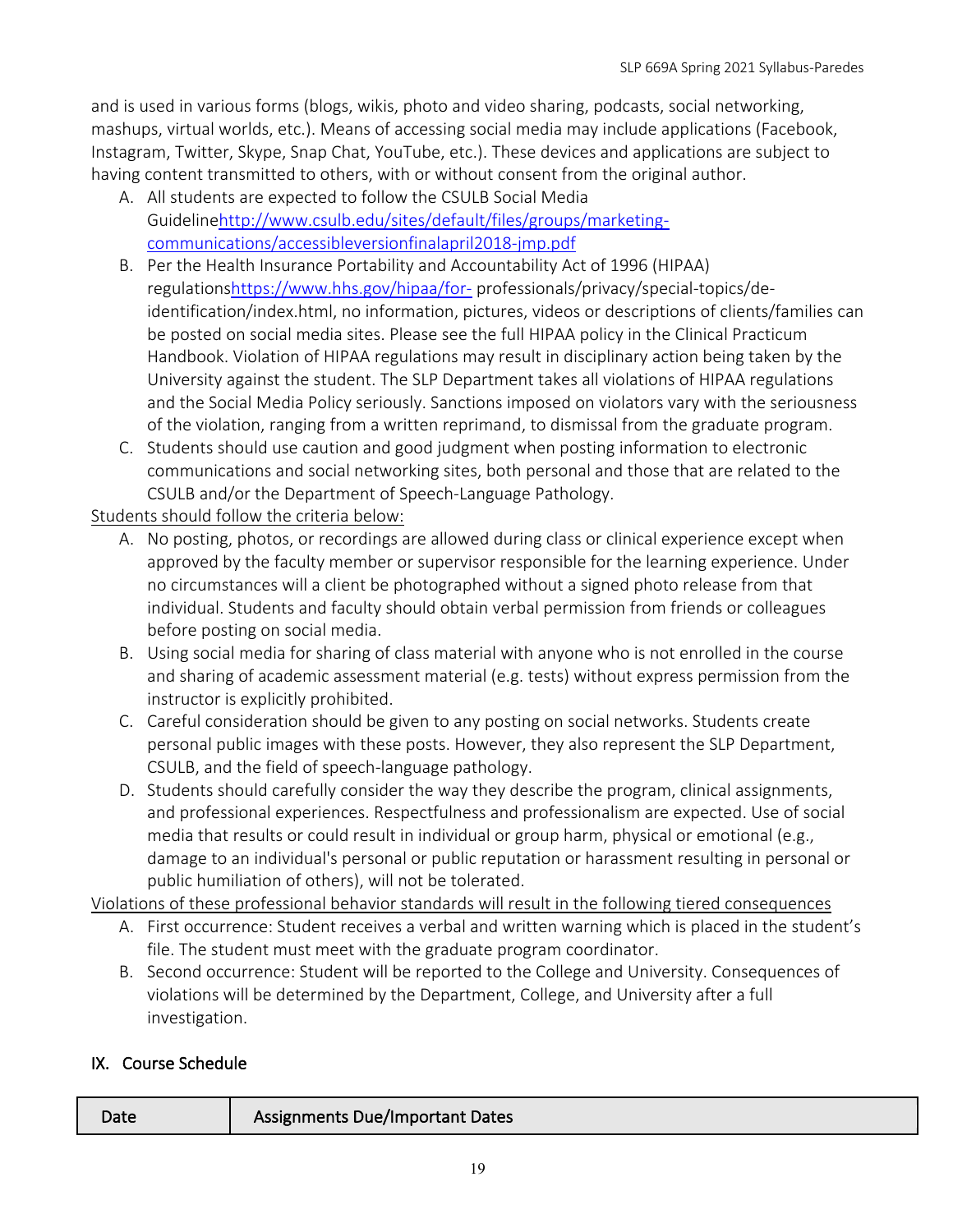| Week 1<br>1/20/21        | First day of clinic<br>Introduction to policies and clinical procedures<br>Review client files<br>Review assessment materials, including assessment plans, parent<br>questionnaire methods, and procedures<br>$\circ$<br>Prep work for assessments/review of assessment plan, SOAPR writing<br>Standard Assessment review<br>Review of importance of clinical observations when interviewing/assessing<br>culturally diverse clients<br>$\circ$<br>Report writing review-how to organize information, report content<br>professional writing; do's and don'ts, review of assessment report<br>$\circ$<br>rubric<br>Create client's schedule for the entire semester |
|--------------------------|---------------------------------------------------------------------------------------------------------------------------------------------------------------------------------------------------------------------------------------------------------------------------------------------------------------------------------------------------------------------------------------------------------------------------------------------------------------------------------------------------------------------------------------------------------------------------------------------------------------------------------------------------------------------|
| Week 2<br>1/25/1/27      | 1/27/21 First day with clients<br>Assessment Session 1:<br>Assessment plan due<br>$\circ$<br>SOAPRs notes due<br>$\circ$                                                                                                                                                                                                                                                                                                                                                                                                                                                                                                                                            |
| Week 3<br>$2/1 - 2/3$    | Assessment sessions 2 & 3                                                                                                                                                                                                                                                                                                                                                                                                                                                                                                                                                                                                                                           |
| Week 4<br>$2/8 - 2/10$   | Didactic 2/8/21 - No clients<br>$\bullet$<br>Assessment report content-what is left?<br>$\circ$<br>Therapy Plan (Goals/objectives)<br>$\circ$<br>Last assessment session 2/10/21 (Assessment session 4)<br>Probing goals<br>$\circ$                                                                                                                                                                                                                                                                                                                                                                                                                                 |
| Week 5<br>$2/15 - 2/17$  | Therapy<br>Assessment report 1 (Client of your choosing [A]) due 2/20/21 (including<br>therapy goals and objectives) by 9pm. This report is graded                                                                                                                                                                                                                                                                                                                                                                                                                                                                                                                  |
| Week 6<br>$2/22 - 2/24$  | Assessment report (Second client [B]) 2/27/21 by 9pm (including therapy<br>goals and objectives). This report will potentially be part of 2% of your total<br>grade                                                                                                                                                                                                                                                                                                                                                                                                                                                                                                 |
| Week 7<br>$3/1 - 3/3$    | Therapy<br>Edited reports to clinicians-I will need 7 days from the date of submission in<br>order to review and grade your reports                                                                                                                                                                                                                                                                                                                                                                                                                                                                                                                                 |
| Week 8<br>$3/8 - 3 - 10$ | Assessment reports to clients 3/10/21-No exceptions**<br>$\bullet$                                                                                                                                                                                                                                                                                                                                                                                                                                                                                                                                                                                                  |
| Week 9<br>$3/15 - 3/17$  | Midterm Evaluation 3/17/21-No clients<br>Therapy                                                                                                                                                                                                                                                                                                                                                                                                                                                                                                                                                                                                                    |
| Week 10<br>$3/22 - 3/24$ | Client presentations. This presentation will graded at a 10% of your grade<br>٠                                                                                                                                                                                                                                                                                                                                                                                                                                                                                                                                                                                     |